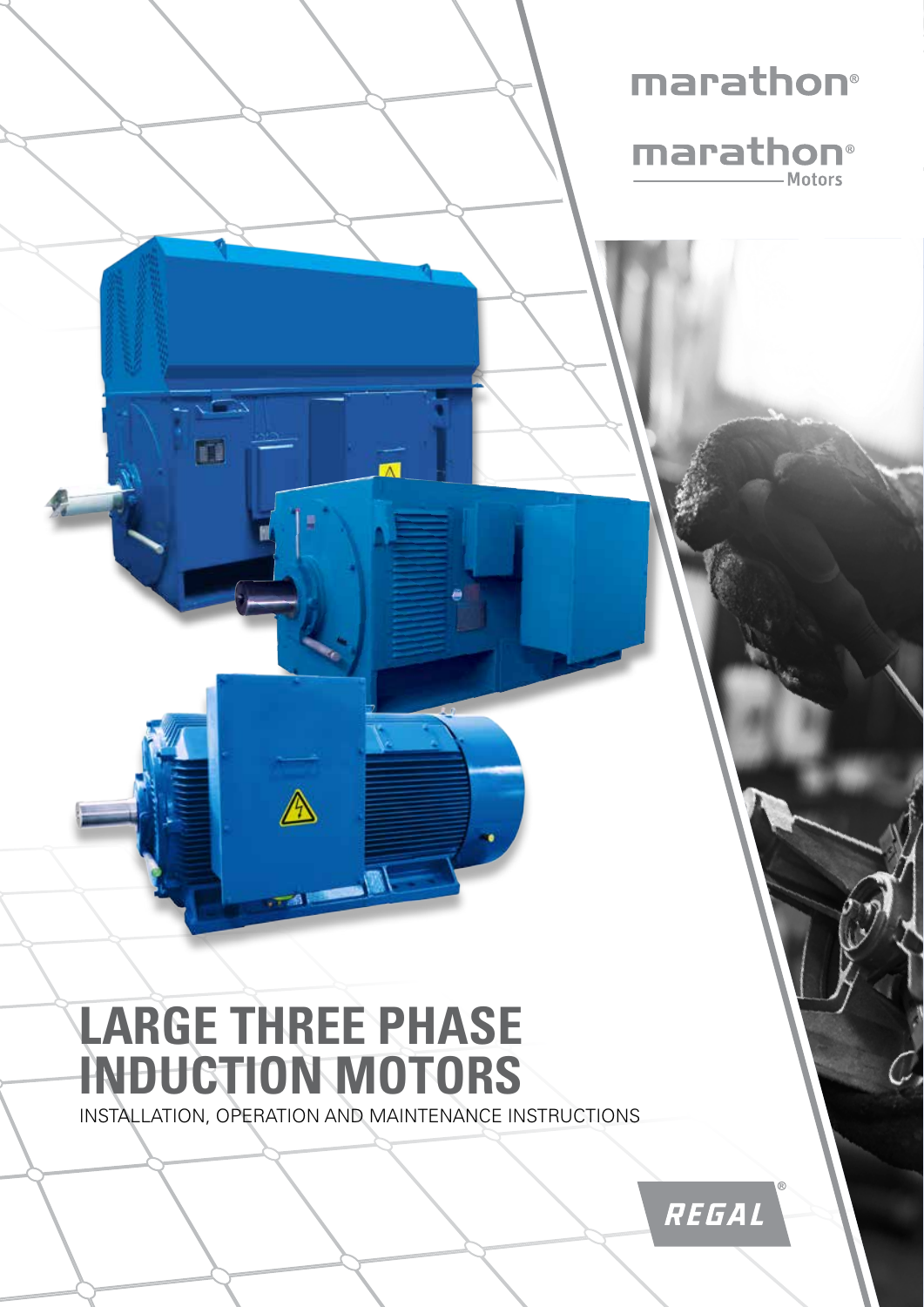# marathon®

**HPD Series Installation, Operation and Maintenance Instructions**

#### **AWARNING**

- Read and follow all instructions carefully.
- Disconnect and lock-out power before installation and maintenance. Working on or near energized equipment can result in severe injury or death.
- Do not operate equipment without guards in place. Exposed equipment can result in severe injury or death.

# **1. SAFETY SPECIFICATION**

These instructions must be followed to ensure safe installation, operation and maintenance of the motor. They should be brought to the attention of anyone who installs, operates or maintains this equipment. Ignoring the instructions may invalidate the warranty.

- Ensure that the parameters on the nameplate meet your requirement.
- Ensure that the motor is not damaged.
- Remove transport shaft lock if employed. Reinstall it when in need of further transportation.
- Lift the motor using the eyebolts or the lifting lugs integrated with the motor frame only. If not equipped, consult separate lifting instructions delivered with the motor.

Check that eyebolts or the lifting lugs integrated with the motor frame are undamaged before lifting. Lifting eyebolts must be tightened before lifting. The position of the eyebolt can be adjusted with suitable washers when necessary.

All lifting lugs must be utilised to bear the motor's weight.

The center of gravity of motors of the same frame may vary depending on outputs, mounting arrangements and auxiliary equipment.

When lifting a motor with its packaging, the sling chains must be put under the base the motor is resting on or eyebolts or lifting lugs integrated with the

motor frame must be used.

• Make sure that the mounting arrangement (IM) is in accordance with the mounting specified on the nameplate. Check that the drain holes are at the lowest position. If in doubts, please contact the manufacturers.

# **2. SAFETY CONSIDERATIONS**

Observe the safety precaution measures as follows:

• The motor must be installed and used by qualified personnel, familiar with relevant safety requirements.

If the motor is not installed, operated and maintain correctly, it may harm human health and life.

**Regal Australia** Regal Beloit Australia Pty Ltd 19 Corporate Avenue Rowville, Victoria, 3178 Sales: 1800 888 853 www.regalaustralia.com.au

**F O R M xxxxE Revised June 2018**

# **A CAUTION**

Periodic inspections should be performed. Failure to perform proper maintenance can result in premature product failure and personal injury.

*NOTE:* Safety equipment necessary for the prevention of accidents during the installation and operation must be provided in accordance with the local regulations.

- Before maintenance work is carried out, all electrical supplies connected to motor and its auxiliary parts must be isolated. Motor shaft must not be rotating.
- The motor must be earthed before it is connected to the power supply. The motor protection devices must also be earthed to prevent accidents in service.
- The motor protection devices should be employed as they prevent run under faulty condition and ensure the useful life of the motor.
- Depending on the operating conditions and operating environment, the most suitable degree of protection must be chosen to prevent any damage and/or accidental contact with internal rotating parts or live parts of the motor.
- Any contact with live parts of the motor must be prevented. When auto-starting, auto-shutting and/or remote starting is enabled, a suitable sign must be displayed to prevent starting of the motor.
- Make sure that shaft keys are correctly fitted before starting.
- Winding temperature monitoring is recommended to prevent overloading.
- Phase failure in service must be prevented. It is recommended to install the phase failure protection device.
- Half coupling and pulleys must be fitted using suitable equipment and tools and care must be taken not to damage bearings. No hammers or levers are to be used to fit or dismantle half couplings and pulleys.
- Earplugs must be worn in noisy environment. For more information about noise limits, please contact the manufacturers.
- Care must be taken during installation, commissioning and operation to protect the motor against the ingress of water.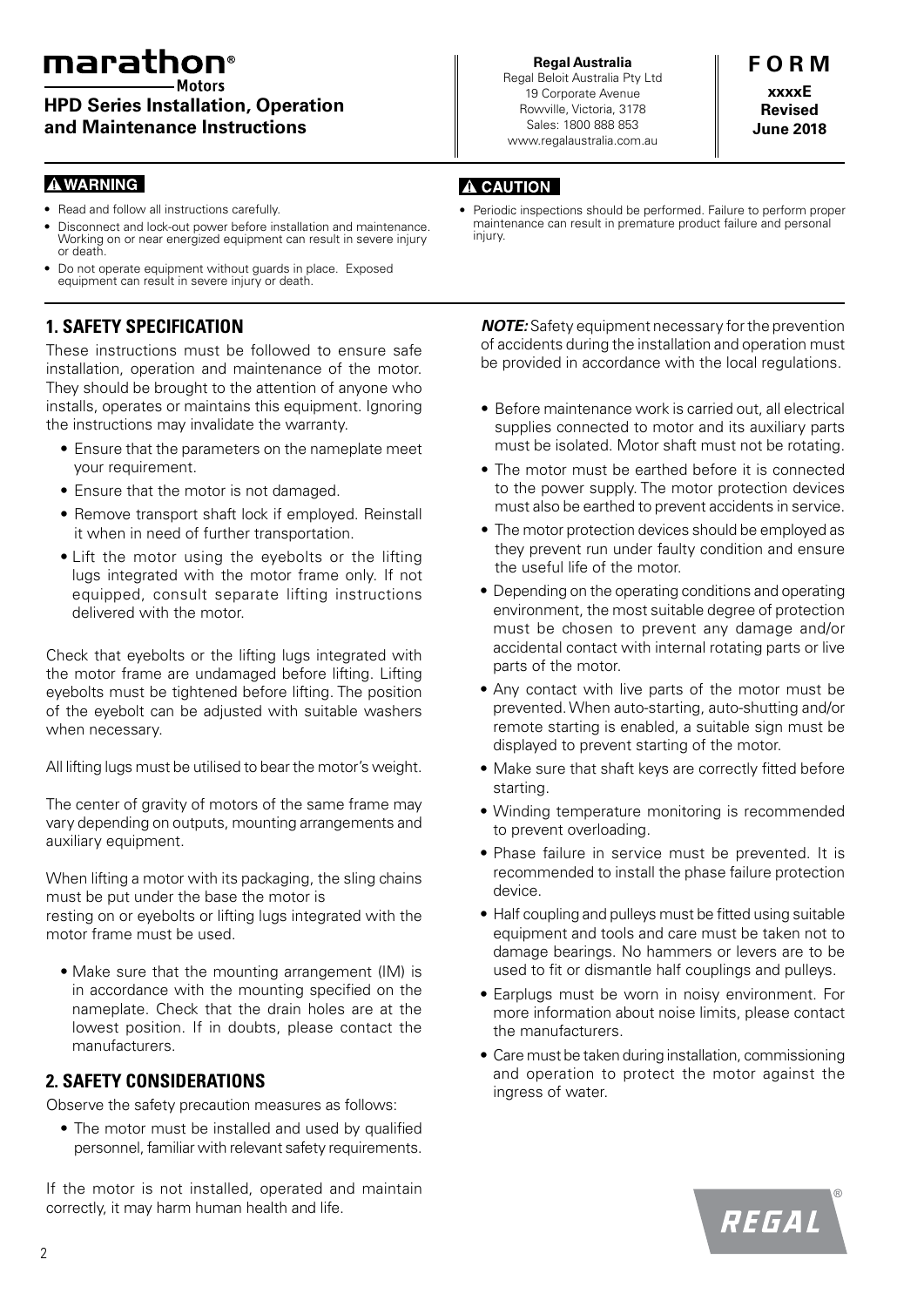- Motor used for frequency control must not exceed the maximum permissible (safety) speed. Care must be taken not to overload the motor at any point during the frequency control. The ventilation of the to TEFC motor will decrease at low speeds. Force ventilation (separately driven fan) should be considered to avoid overheating. Please contact the manufacturers if in doubts.
- Observe the relevant safety measures to avoid accidents when external brake is utilised.
- All Medium & High Voltage motors supplied equipped with antifriction bearings are provided with continuous operation re-greasing nipples to enable lubrication during operation. Re-greasing is to be carried out by qualified personnel only, familiar with relevant safety requirements. Internal rotating or live parts should be protected.

*NOTE:* These safety precautions must be followed to avoid electrical and mechanical injury.

#### **3. ENVIRONMENTAL REQUIREMENTS AND OPERATION CONDITIONS**

#### **3.1 Environmental requirements**

- Standard ambient temperatures limits are -15°C up to +40°C if standard performance is to be achieved (except where special design motors suitable for different temperature ranges have been supplied).
- Maximum altitude 1000m above sea level (m.a.s.l.).
- The relative humidity must be less than 95%.

*NOTE:* If the motor is to be working at environmental conditions deviating from the above standard conditions, the motor suitability for the given environmental conditions must be checked. Please consult the manufacturers accordingly.

#### **3.2 Operating requirements**

- Unless agreed otherwise the deviation of the supplied frequency must be no more than 1% and the deviation of the supplied voltage and must be no more than 5%.
- Open-drip-proof motors (IP23, IP21) are suitable for operating in clean, dry, well ventilated , nocorrosive indoor environment. For more details, please see IEC60034-1 standard.

*NOTE:* If Open-drip-proof motors (IP23, IP21) operate outdoor, the weather will affect the life and performance of the motors.

• The totally enclosed fan cooled (TEFC, IC411) motors, air to air cooled (IC61A1A) and air to water cooled (IC61A1W) and water cooled motors (IP44, IP54, IP55) are suitable for operation in relatively polluted, humid and dust environment. For more details, please see IEC60034-1 standard.

- The outdoor non-corrosive motor designs are suitable for operation outdoor or in corrosive, high humidity environments.
- Water cooled motors and/or motors with water cooled bearings must not be operated in subzero ambient temperatures to avoid water freezing.
- The motor foundations must be even and rigid to withstand dynamic forces under short circuit conditions. They must be dimensioned to avoid vibrations due to mechanical resonance.
- Extra space must be maintained around the motor to facilitate heat dissipation and access during the maintenance.

*NOTE:* Check that the motor has sufficient airflow. Ensure that equipment installed nearby does not radiate additional heat towards the motor. Prevent direct sunshine especially in tropical environment.

Any fans or ventilators located nearby the motor must not compromise the airflow, which is cooling the motor and which is delivered by the motor's own cooling fan.

#### **4. TRANSPORTATION AND STORAGE**

#### **4.1 Transportation**

- The motors are suitably packaged before leaving the factory. The packaging is to be maintained or enhanced depending on the means of transportation to avoid damage during transportation.
- Some medium and large sized motors fitted with cylindrical-roller bearings, angular contact bearings or sleeve bearings must be fitted with shaft locking device during transportation.
- Upon receipt of the consignment check the packaging and the motor for external damage. In case of external damage take photographs of the packaging and the motor and inform the forwarding agent without delay. It is important to inform the manufacturers about any damage or discrepancy before the commencement of the installation.
- Care must be taken when motors are stored in cases when installation is delayed. Suitable protection measures must be taken to assure future trouble-free operation and performance.
- Upon unpacking the motor it must be checked for the following:

(1) Any visible damage?

(2) Are all accessories in good order?

If in doubts, please take photographs and inform the supplier immediately.

- Lift the motor using the lifting lugs only. The motor packaging may be suitable for forklift handling but not for crane lifting as it is not designed to support the motor's weight when suspended.
- Do not use forklift to carry the motor without pallet or wooden base.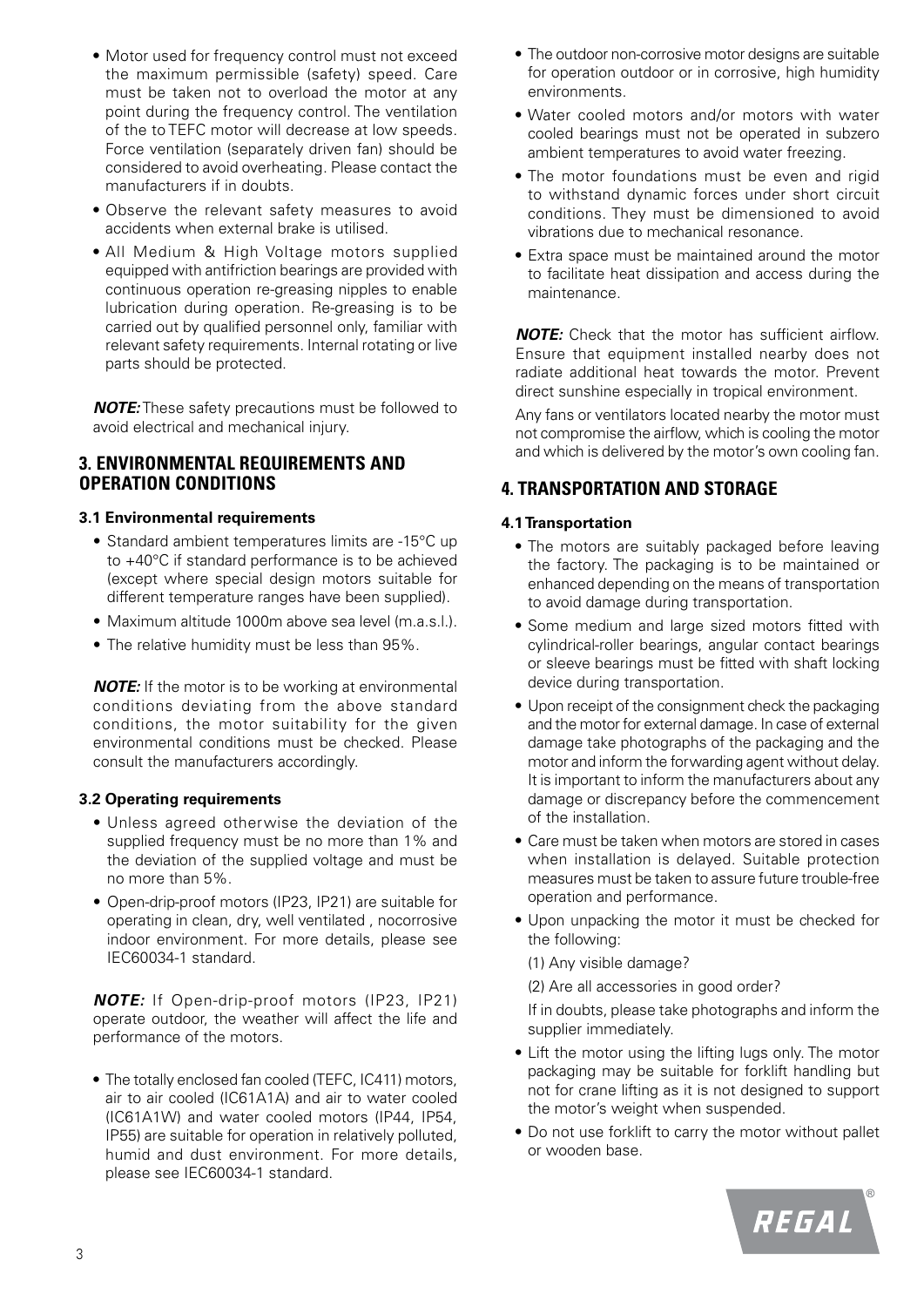#### **4.2 Following are the recommendations for short period storage (not exceeding 3 months):**

- The motor should always be stored in clean, dry, vibration and dust free environment free of corrosive conditions.
- The motor should always be stored on plane foundation surface free from vibration, allowing free temperature dilatation.
- The storage place should be sheltered not exposed to a heat source (such as boiler) or freezer.
- The recommended storage temperature is +5°C to +50°C. If the motor is equipped with Anti condensation heaters, they may be energized in humid storage environment.
- The recommended relative humidity in the storage environment should not exceed 75%. Keep motor temperature above dew point to prevent condensation.

Anti condensation heaters (if fitted) should preferably be energized and checked periodically.

Since moisture can have detrimental effect ton electrical components, the motor temperature should be maintained above dew point by providing external heating if Anti condensation heaters are not fitted.

Care must be taken if heating light bulbs are placed within the motor assembly as they can cause hot spots, which may damage the motor winding.

- Plastic packaging must be removed from motors stored outdoor. Motors must be suitably covered to protect against the ingress of water and ensure free ventilation at the same time. Motors must be stored on raised rigid foundation to prevent contact with moisture and dust.
- Motors must be protected against the entry of insects.
- Should motors be stored in the original packaging an opening must be made in the packaging to maintain effective ventilation but not to tamper with protection against rain.
- Extra care must be taken of motors with water coolers or water cooled bearings. Water pipes must be protected against corrosion or breakage.

Adding a mix of water and glycol into the pipes is recommended to prevent freezing. The proportion of glycol should be no less than 50%. The pipes must be suitably plugged to prevent the loss of the antifreeze mix.

#### **4.3 Following are the recommendations for long period storage (exceeding 3 months):**

- Make sure that the storage period does not exceed the recommended time period. For advice and guidance please contact the manufacturers.
- Insulation resistance should be tested every two months and a record maintained.
- The environment humidity should be measured every two months and a record maintained. If the relative humidity is exceeding the recommended values, contact the manufacturers.
- Check motor paint every three months. Early signs of corrosion must be cleaned and repainted.
- Check shaft extension and flange face for corrosion every three months. Any rust must be cleaned by fine sand paper and subsequent anticorrosion measures implemented.
- Motors with roller bearings filled with grease before leaving factory need to be refilled during storage. Shaft need to be turned by hand once a month to check free rotation (ten revolutions are recommended).
- Motors with sleeve bearings are delivered without oil. They need oil refill during storage to avoid of building of internal corrosion. Turn shaft by hand in both directions of rotation once a month to check free rotation (ten revolutions either way are recommended).
- Should the storage of motors with sleeve bearings exceed one year, the bearings must be dismantled and anticorrosion measures implemented.
- Inspect bearings for corrosion after a long period of storage. Replace bearings which show early signs of corrosion and fill them with grease.
- Test insulation resistance before installation and commissioning and/or when winding dampness is suspected. Insulation resistance should exceed 1MΩ. If the insulation resistance is lower than  $1MΩ$ . the winding is damp and must be dried. . If the insulation resistance is lower than 1MΩ after drying please contact the manufacturers. The winding is suspected being faulty.

#### **Oven drying:**

Dismantle the motor, remove the rotor and put the stator winding into the oven. For the wound-rotor motor, rotor should be put into the oven at the same time. Oven temperature should be less than 100°C. Good ventilation inside and outside of the oven must be maintained. When the insulation resistance exceeds the 1MΩ and is stabilized, the oven drying has been accomplished.

#### **Drying with Electric Current:**

Lock the rotor and apply reduced voltage to winding to ensure that the current is between ½ and ½ of the rated current. Winding temperature must not exceed 100°C. When the insulation resistance exceeds the 1MΩ and is stabilized, the Electric Current drying has been accomplished.

#### **4.4 Storage after installation**

If after installation or after a period of operation the motor will not be operating for a prolonged period of time, the motor must be protected following the measures as described in 4.3. It is recommended that the motor should be operating at least once every two months.

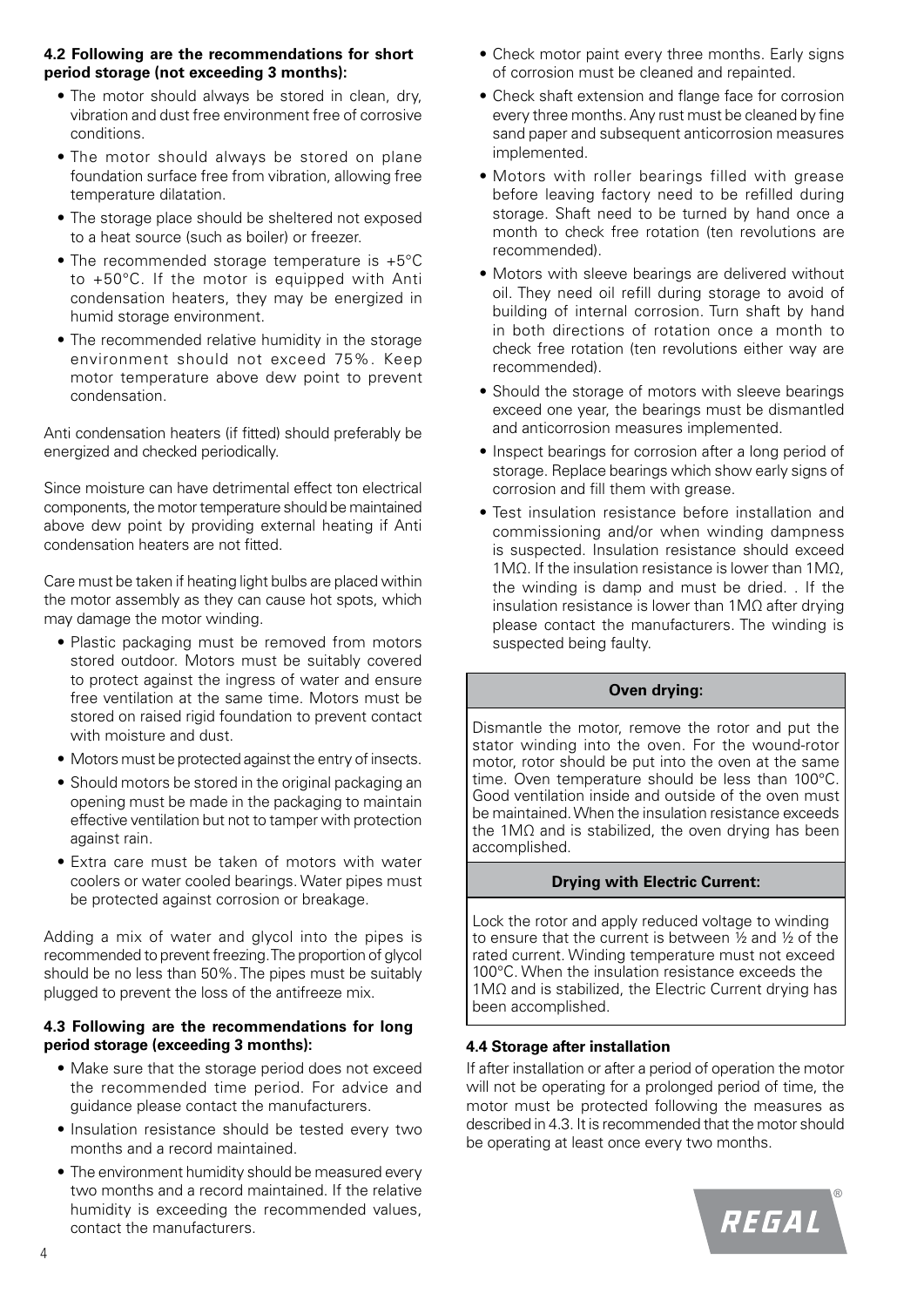#### **5. INSTALLATION AND CALLIBRATION**

#### **5.1 Inspection before installation**

- Verify all rating data on the nameplate, especially voltage and winding connection (where applicable).
- Test the insulation resistance before commissioning and/or when winding dampness is suspected. The insulation resistance should exceed the 1MΩ (when tested with Megger). If the insulation resistance is lower than 1MΩ, the winding is damp and must be dried. . If the insulation resistance is lower than 1MΩ after drying please contact the manufacturers. The winding is suspected being faulty.
- Check the motor for damage, distortion, loose parts etc. Turn shaft by hand to verify free rotation.
- Verify the mounting arrangement. The basic type of construction is foot mounting IM B3 but motors can also be supplied in various other mountings. Consult the manufacturers when mounting arrangement or mounting position (horizontal/vertical) should be modified as other type of constructions may require an additional support, changing bearings (to withstand the axial forces etc).
- Clean dust and other impurities off the motor surface.
- Check the lubricant and replace it if necessary after a long period of storage.

#### **5.2 Foundation**

*NOTE:* The correct foundation design will ensure safe operation and trouble-free operation and maintenance. The area around the foundation should be large enough to facilitate heat dissipation and maintenance.

Cooling air flow alongside the surface or through the cooler of the motor without any blockage must be ensured. Factory equipment in the surrounding area must not compromise the cooling in any way.

Foundations should be strong and free of vibration.]

- Foundations must be even, and sufficiently rigid to withstand possible dynamic forces during short circuit conditions. The motor as well as the driven equipment is to be based on same foundation (made of concrete). The suitable type of shaft connection should be chosen where frequent connection and disconnection is required.
- Motor foundations should be 2mm lower than the base for the driven equipment so the shaft alignment can be achieved.
- The foundation must be made suitable for each motor footprint area. The foundation surface must be bigger than motor footprint.
- Any height differences between the motor and the driven machine must be correctly adjusted. When shims are used the shims' surface must be greater than that of the feet. The number of shims should not exceed 3.
- An appropriate foundation surface must be selected for bed plates (which are sometimes considered more reliable for motor operation).

**NOTE:** Foundations must be even and sufficiently rigid to withstand possible dynamic forces during short circuit conditions. Incorrect alignment can lead to bearing failure, vibration and even shaft damage as well as further accidents.

#### **5.3 Installation**

#### **Preparation for installation**

- Make a number of steel shims, 0.1mm, 0.2mm, 0.5mm, 1.0mm thickness available.
- Make basic tools, such as lever, jack and bolts available.
- Make measuring instrument, such as micrometer (for adjusting installation of shaft coupling) or indicator clock available.
- Ensure that the foundation surface is clean before mounting the motor.
- Verify the position and height of the mounting hole.
- Remove transport shaft lock if employed. Reinstall it before further transportation.

#### **Considerations before installation**

- Drilled holes for stud insertion must be rough and grouted with concrete.
- In order to grout the studs in the concrete base firmly, the studs must be clean from paint, paint drops and dirt.
- The concrete surface must be clean from grease and dirt.
- The anticorrosive surface protection of the shaft extension and feet must be cleaned (suitable degreasing agent is to be used).
- Fasten the steel studs and screw cap in the holes. Stainless steel studs should be used when corrosion is likely to occur. The shockproof shims should be used to reduce the vibration.
- Ensure that the motor's drain holes are at the lowest position after installation. When the drain holes are open holes an ingress of objects/insect must be prevented.
- The insulation resistance must be verified before starting after a long period of inactivity or after repair. . The test includes stator winding, rotor winding of the slip-ring motors and auxiliary devices.
- Hoist the motor using the lifting lugs integrated in the motor frame only. The smaller lifting lugs fitted to some auxiliary devices are not suitable for lifting the motor.
- All lifting lugs must be used together to lift the motor's weight.
- If slings chains are used to engage with lifting lugs, keep the sling chains the same lengths and keep them untwisted before lifting.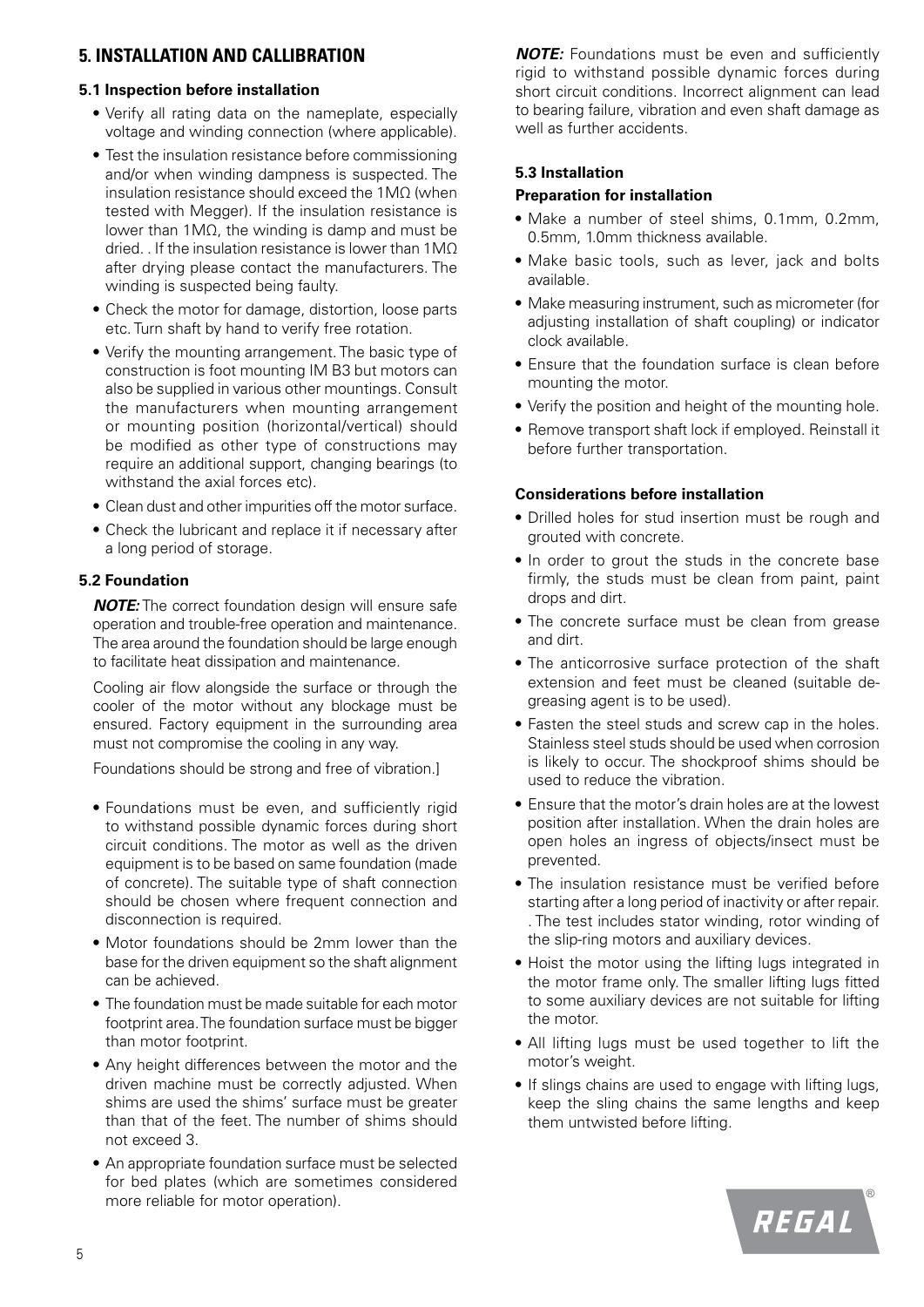*NOTE:* Lifting of the motor must not be carried out using one sling chain with two ends engaged in two motor's lugs. To lift the motor two separate sling chains must be employed.

#### **Installation of shaft coupling**

- 1. The shaft coupling of the motor must be dynamically balanced. As standard, motor shaft balancing has been carried out using half key. In the event of balancing with full key, please contact the manufacturers.
- 2.Before installing the coupling, the shaft and the coupling hole must be greased. Do not paint the shaft surface with molybdenum bisulfide.
- 3.The half coupling should be heated up and pushed onto the shaft extension using slight axial force. Do not use a hammer! A bearing damage can occur when a hammer is used.
- 4.It is recommended that a flexible coupling is used to mechanically connect the motor with the driven machine.
- 5.Enough space must be kept between the half couplings and motor endshield especially if the motor is equipped with a roller bearing or sleeve bearing.
- 6.At motors equipped with sleeve bearings, the coupling must be mounted at such a distance on the shaft that axial forces from the rotor and the driven machine are eliminated. Any axial stress would result in the premature bearing failure.
- 7. Before installing the half coupling, measure the length between coupling hub and the shaft key, then divide it by two (hatch area) to calculate the approximate balance condition.
- 8.After the half couplings of the motor and the driven machine are coupled together, the shield must fitted on the outside of the coupling.
- 9.At motors equipped with sleeve bearings the magnetic centre of the rotor/stator must be found and the shaft marked accordingly.

*NOTE:* There must be left enough space between motor half coupling and the half coupling of the driven machine to prevent axial force caused by shaft dilatation. Not observing this rule would lead to a bearing failure.

#### **Installation of pulleys**

The majority of motors are NOT suitable for belt drive unless specially designed for such service. Any belt sheave must be specially designed in accordance with the manufacturers' instructions.

- 1. Flat belts cannot be used with 2pole motors above 4kW and 4pole motors above 30kW.
- 2.The length of the sheave must not be greater than the shaft extension.
- 3.The second shaft end of the double shafted motors must be connected with the driven equipment via coupling only.
- 4.Ensure the parallelism of the motor shaft and the driven machine shaft.
- 5.The belt sheave must be dynamically balanced before installation.
- 6.The motor shaft must be painted with cosmoline before installation of the belt sheave.
- 7. For belt connection motors with roller bearings at DE are used. Do not exceed the maximum belt forces. Observe radial bearing loading in relation to the position of the pulley on the shaft.
- 8.The diameter ratio between the pulleys should not be greater than 5 : 1 for flat belts and 8 : 1 for V-belt(s). It is also advisable to limit the belt velocity by 32m/ min to limit belt abrasion and vibration.
- 9.Place the sheave and belt as close as possible to the motor endshield to reduce the bending moment and prevent shaft or bearing failure.

#### **Gear transmission**

- 1.Make sure the loading capacity of shaft and bearing is appropriate for the size and installation position of the gear. Contact the manufacturers to ensure that the shaft and bearings will meet your requirements.
- 2.Pay close attention to the parallelism of shafts.
- 3.The gears should be correctly and precisely matched to minimize transmission forces. The shaft centers should be on the same line.
- 4.There should be no skip or vibration or unusual noises during operation.

#### **Thermal effect**

In aligning the motor (and rotor) axially with the driven equipment, consideration should be given not only to the end-play indicator position but also to axial shaft expansion (dilatation) and movement of the shaft centerline height due to thermal effects.

- 1. Shaft height movement (change in shaft centerline height) for TEFC motor can be calculated as follows:
	- $\Delta = (0.00045) \times$  (motor foot to shaft centerline dimension) mm

*NOTE:* Thermal effect of the driven machine must be considered at the same time in order to calculate the total thermal effect.

- 2.A space must be left between half couplings depending on the load. Shaft elongation for motor can be calculated as follows:
	- $\Delta = (0.0005) \times$  (motor frame dimension) mm

*NOTE:* Ensure that the half couplings (except rigid couplings) have free movement axially. This is necessary for allowing shaft elongation due to thermal dilatation.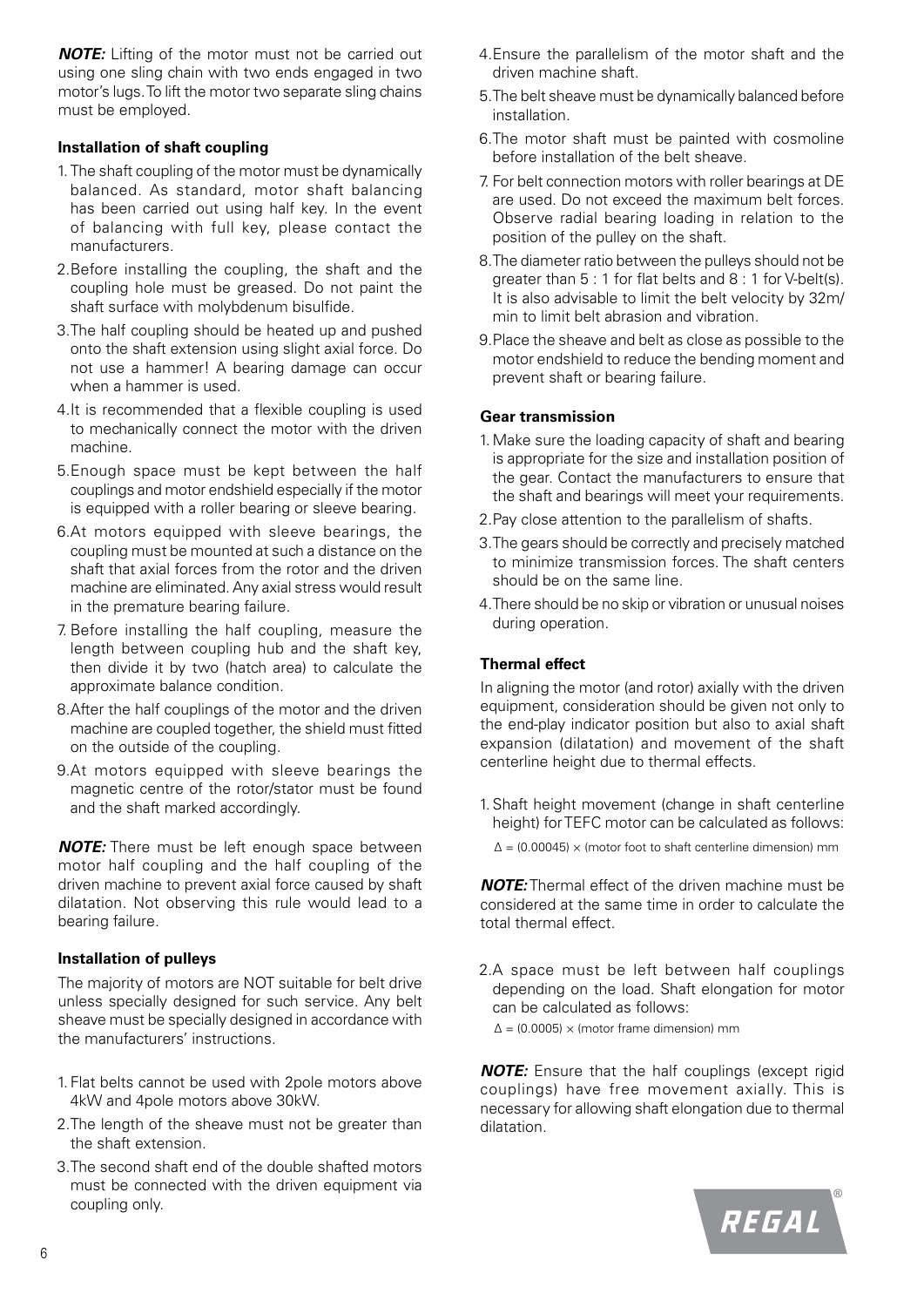#### **Installation of rigid foundation**

- 1.Clean the surface of the foundation.
- 2. The foundation must be even. The tolerance must not exceed 0.1mm.
- 3. The motor connected with driven equipment can be resting on the sole frame or common bed with the driven equipment (which is considered more reliable for motor operation). It is better to embed the sole frame or common bed in concrete together
- 4.Put motor on the foundation carefully to prevent any damage.
- 5.(Check the mounting surface. Each footprint area must be of the same rigidity to prevent motor vibration during operation.
- 6.For large motors and high voltage motors, the foot fame must be equipped with a localiser after installation. The motor has one dowel hole in each foot at the DE. Deepen the holes by drilling through to the steel foundation. After that, the holes should be tapered with a reamer. Suitable tapered pins should be inserted in the holes to ensure the exact alignment and to allow easier reinstallation after future motor removal.
- 7. All shims and foot plates must be welded after installation to prevent any movement during motor operation.

#### **Installation of rigid foundation**

- 1.Clean the surface of the foundation.
- 2.Ensure that the foundation is strong enough to support the weight of the motor.
- 3.Ensure that the concrete is completely dry before the bolts are tightened.
- 4.Use rigid and solid base plate or common bed on the surface of the foundation. The tolerance of the surface flatness should be less than 0.1mm.
- 5.Check the mounting surface. Each foot plate must rest on the bed of the same rigidity to prevent motor vibration during operation.
- 6.At large motors the foot plate must be equipped with localizer after installation. There is an extra hole provided in the foot plate for locating.
- 7. All shims and foot plates must be welded after installation to prevent shifting position during motor operation.

#### **Installation of rigid foundation**

- 1.Clean the surface of the foundation.
- 2.Ensure that the foundation is strong enough to support the weight of the motor.
- 3.Ensure that the concrete is completely dry before the bolts are tightened.
- 4.Use rigid and solid base plate or common bed on the surface of the foundation. The tolerance of the surface flatness should be less than 0.1mm.
- 5.Check the mounting surface. Each foot plate must rest on the bed of the same rigidity to prevent motor vibration during operation.
- 6.At large motors the foot plate must be equipped with localizer after installation. There is an extra hole provided in the foot plate for locating.
- 7. All shims and foot plates must be welded after installation to prevent shifting position during motor operation.

#### **Installation of vertical motor**

- 1. If the motor is connected to a pump, both the motor and the pump are installed on the same foundation. The foundation must be rigid and must provide adequate support for the weight to prevent vibration.
- 2.All mounting surfaces must be clean and level.
- 3.The foundation must be leveled at least at 8 points and the flatness tolerance must be maximum 1.5mm.
- 4.Observe all the above requirements before the motor is seated on the mounting foundation.

#### **Adjustment and alignment**

The motor shaft and the driven machine shaft must be aligned within the limited tolerances in both angular and parallel alignment. Misaligned shafts will lead to premature bearing failure.

- 1.Before adjustment, the half couplings of the motor and the driven machine must be coupled together and be made ready for adjustment.
- 2. For the large motors with the adjustment bolts in feet, the bolts must be fitted in the foot plates of the motor prior to the adjustment.
- 3.The adjustment bolts may also be fitted in the feet of the driven machine for high accuracy of installation.
- 4.Use high accuracy instruments to measure shaft alignment.
- 5.All measured data must be recorded for further reference.

#### **6. CONNECTION**

# **6.1 Connection of Cooler**

#### **Connection of air-to-air coolers (IC61A1A)**

Generally the air-to-air cooler is equipped with a force ventilation, which has its fan motor. The force ventilation must be installed in accordance with the fan motor manufacturers' instructions to ensure effective cooling.

#### **Connection of ventilated ducts**

Motors designed for air cooling (to and/or from the motor cooler) with air ducts are equipped with connection flanges as specified in the dimensional drawing. Clean the air ducts thoroughly before connecting them to the motor cooler. Remove all possible obstructions from the ducts. Seal the joints with appropriate gaskets. Check the ducts for air leaks after they have been connected.

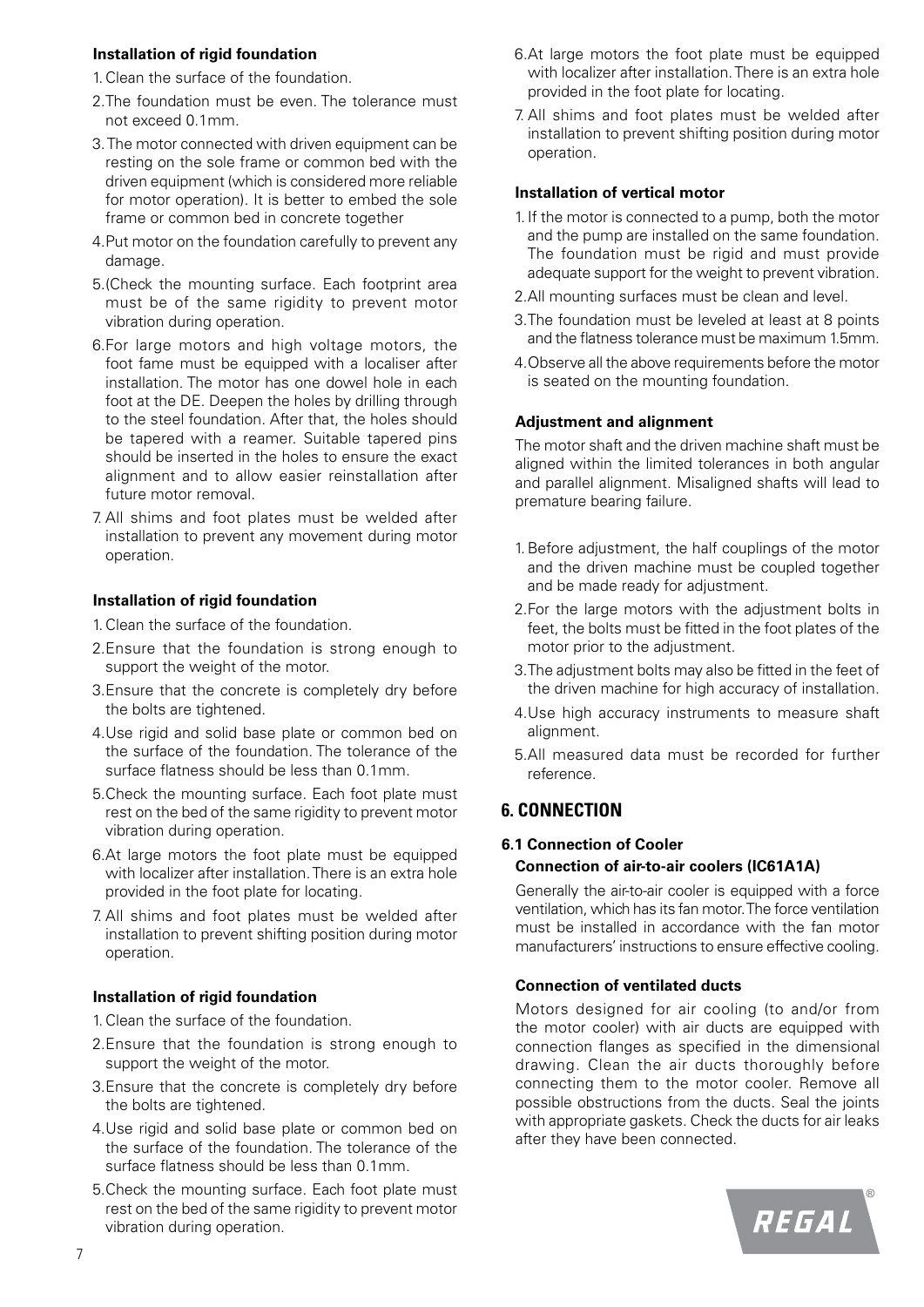#### **Connection of air-to-water coolers (IC61A1W)**

Motors equipped with an air-to-water heat exchanger are equipped with flanges as specified in the dimensional drawing. Connect the water pipes to the flanges and seal the joints with appropriate gaskets. Ensure that the sufficient water flow is achieved prior to the commissioning of the motor.

#### **Connection of direct water-cooled motor**

Steel frame water-cooled construction is only to be used with a closed fresh water circulation system. The water cooling piping and flanges are made according to the customer's specifications, and are defined on the dimensional drawing.

The cooling water circulates in piping integrated with the motor frame. The material of the frame and ducts is carbon steel. This material is prone to corrosion in saline and contaminated water. The corrosion results in fouling deposits, which might block the water flow in the piping.

It is important to use clean inhibited water in the cooling system. In most cases, normal tap water (i.e. water for domestic consumption) fulfils these requirements. If normal tap water does not fulfill these requirements, the cooling water must also be inhibited with an agent protecting the cooling system against corrosion and also against freezing. Standard cooling water requirements are as follows:

- pH 7.0 9.0
- Alkalinity (CaCO3) > 1 mmol/kg
- Chloride (Cl) < 20 mg/kg
- Sulphate < 100 mg/kg
- KMnO4-concentration < 20 mg/kg
- Al-concentration < 0.25mg/kg
- Mn-concentration < 0.05 mg/kg

#### **6.2 Connection of sleeve bearings to oil circulation system**

- Motors with flood lubrication system are equipped with oil pipe flanges and often also with pressure gauges and flow indicators. Connect all oil pipes of the oil circulation unit.
- The oil circulation pump system should be installed as close to the motor as possible and in equal distance from each bearing.
- Connect the oil inlet pipes to the bearings.
- Connect the oil outlet pipes to the bottom of the bearings at a minimum angle of 10°. The oil level inside the bearing would increase if the slope of the outlet pipes is below 10°. The oil flow from the bearing to the oil tank would be too slow and can result in oil leaks or disturbances in the oil flow.
- Fill the oil supply system with appropriate oil of correct viscosity. The correct type of oil and its viscosity is indicated on the dimensional drawing. The use of a mesh to filter contaminating particles in the oil is recommended.
- Turn the oil supply system on and check the oil circuit for possible leaks prior to the commissioning of the motor. Check the oil level using the glass gauge.

*NOTE:* The bearings are delivered without oil. Commissioning the motor without oil will result in instantaneous bearing damage.

#### **6.2 Power supply wiring Safety regulations and recommendations when wiring the power supply.**

- 1. The power supply wiring and earthing must be strictly in accordance with national standards and local regulations.
- 2.The wiring should be carried out by qualified and trained personnel whilst observing the relevant safety requirements.
- 3.De-energize all equipment, including auxiliary equipment. Verify that all electrical parts are isolated from their respective supply. Secure the power supply against accidental switching and display a comprehensive sign informing about the work-inprogress.
- 4.Connect all relevant parts to protective earth.
- 5.Cover or provide a barrier protecting against live parts in the surrounding area.

#### **Power**

Check the motor nameplate for the rated values and make sure that available power supply is in full compliance with motor rated values. Following are the limits of voltage and frequency variation of the power supply. Please note that the motor will continue to operate within these limits but the performance characteristics may differ significantly from the one at the rated conditions:

- +/- 5% of rated voltage.
- +/- 2% of rated frequency.
- +/- 5% combined voltage and frequency variation so long as frequency variation is no more than +/- 2% of rated frequency.

Operating the motor at voltages and frequencies outside of the above limits can result in both unsatisfactory motor performance and damage of the motor. For further information please contact the manufacturers.

#### **Main power supply wiring**

- 1.Certain motor constructions are available with terminal boxes rotatable at 90°. The terminal box can then be adjusted according to the requirement of the user but must be correctly resealed.
- 2.Large LV motors are equipped with the 6 terminal board marked with letters U1, V1 , W1 and U2, V2, W2. The terminal boxes with 3 terminals have the terminals marked U, V , W. The phase-segregated terminal boxes are equipped with 1 terminal per phase compartment, 3 compartments U, V, W in total. The 6 terminals may be connected ∆ or Y according to the connection diagram. The 3 terminals are to be connected according to A-U, B-V, C-W.

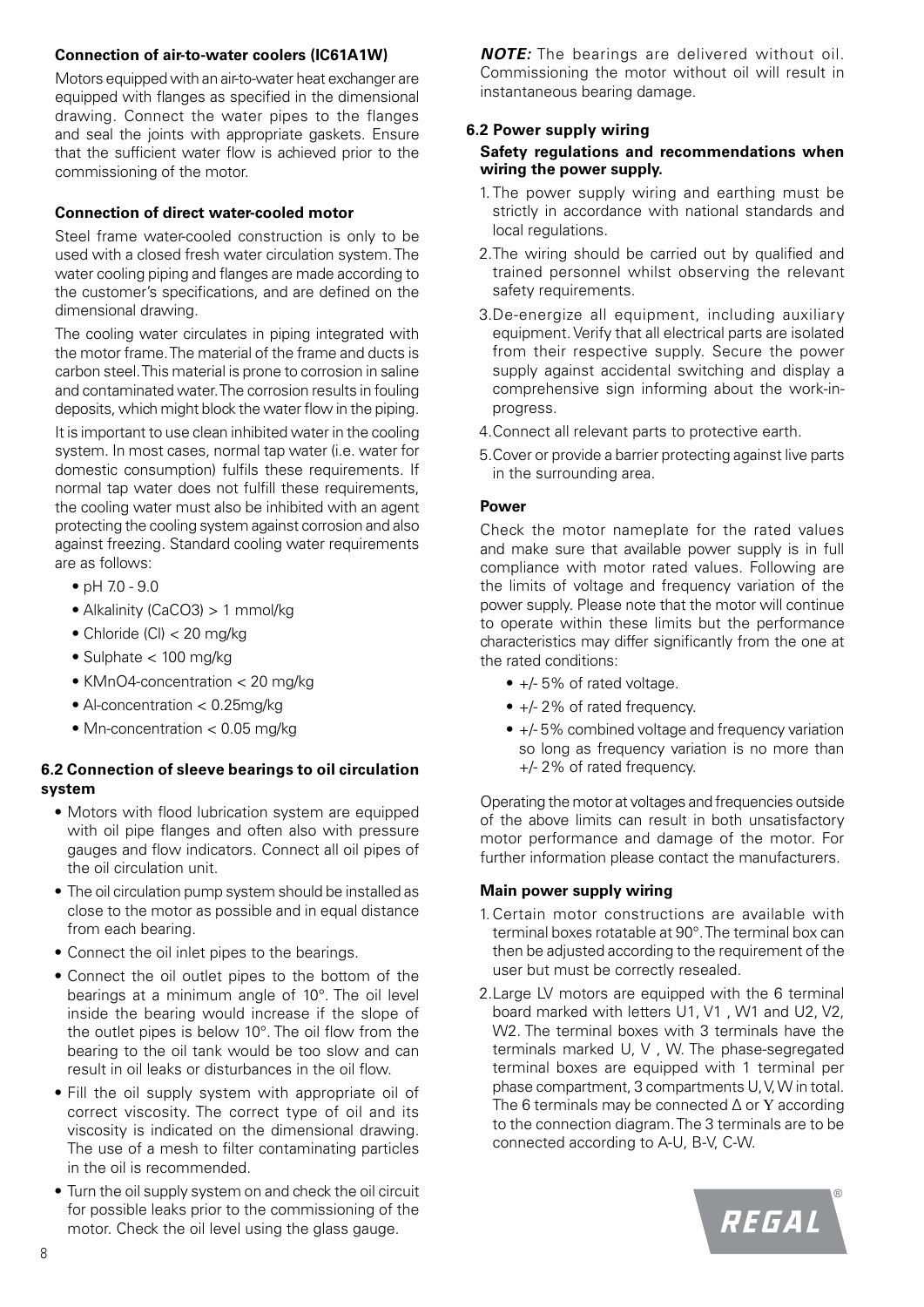**NOTE:** Check the phase sequence in the connection diagram. The phase sequence is normally marked for clockwise rotation looking from the DE shaft of the motor.

If counter-clockwise rotation has been specified in the order the phase sequence would be marked accordingly.

- 3.It is important to verify that the power supply voltage and frequency are of the same as indicated on the nameplate of the motor before commissioning.
- 4.Care should be taken when multi-speed motor is wired up. The connection diagram received with the motor has to be consulted before the commencement of the installation work to determine the direction of rotation at all speeds. Please contact the manufacturers if in doubts.
- 5.Observe the insulation length and creepage distances between input cables in the terminal box to ensure continuous and trouble-free operation.

Stripping, splicing, crimping and insulating of the highvoltage cables must be performed in accordance with instructions supplied by the cable manufacturer.

*NOTE:* The stripped, spliced cables must be insulated to avoid accident.

- 6.Suitable cable glands or bushes must be employed in the terminal box. Unused cable entries must be blinded.
- 7. The inside of the main terminal box must be free from impurities, moisture and foreign debris. The terminal box itself, the cable glands, and unused cable entry holes must be all sealed to comply with the relevant IP rating.

#### **6.4 Auxiliary terminal boxes**

- Protection RTDs and Anti-condensation heaters etc. are terminated in auxiliary terminal box/boxes on the motor. Auxiliary terminal boxes are attached to the frame of the motor. Their positions are shown on the dimensional drawing of the motor.
- Protection wiring must be in accordance with the wiring standard and safety standard.
- Auxiliary devices such as PTC thermistors, thermocouples, PT100 resistance thermometers, anti-condensation heating elements etc. will generally terminate in terminal blocks located in the auxiliary terminal box/boxes. The maximum voltage applicable on various elements terminated in auxiliary terminal box/boxes is 750V.
- Caution must be taken when handling wiring in auxiliary terminal box/boxes as anticondensation heater circuit is often automatically switched on when the motor is not running.
- Connect the circuits and auxiliary equipment according to the connection diagram which can be found in the auxiliary terminal box. An electronic copy is available from the manufacturers upon request.
- Ensure that the inside of the auxiliary terminal box is free from impurities, moisture and foreign debris. The box itself, the cable glands, and unused cable entry holes must be all sealed to comply with the relevant IP rating.

The connection diagram can be found inside the terminal box lid. Examples are below:





#### **6.5 Power supply and rotor connection of slip-ring motors**

- There are two ways to connect to rotor circuit at the slip-ring motors. The cable can be connected directly to the brush holder (rocker) or rotor circuits are terminated on the main terminal board.
- Observe the connection diagram supplied with the motor before connecting any cables.

#### **6.6 Connection of external blower motor**

- The AC motors supplied via frequency inverter are generally equipped with an external blower to ensure its standard cooling at different speeds.
- The external blower motor is normally a three phase induction motor. The terminal box is usually located on the frame of the blower motor.
- The connection of the external blower motor is the same as the main power supply connection.
- The earthing must be carried out in accordance with the local regulations before the external blower motor is connected to the power supply.
- No warranty claims for failed bearings will be entertained when improper earthing and/or cabling is carried out.

*NOTE:* The external blower motor must be connected to protective earth in accordance with local regulations.

#### **6.7 Earth connections**

- The earthing must be carried out in accordance with the local regulations before the motors are connected to the power supply.
- The motors usually have a protective earth terminal in the terminal box and extra external earthing terminals on the frame, feet or flange. All these terminals must be connected to protective earth.
- The motor must be earthed to the electrical power system earth.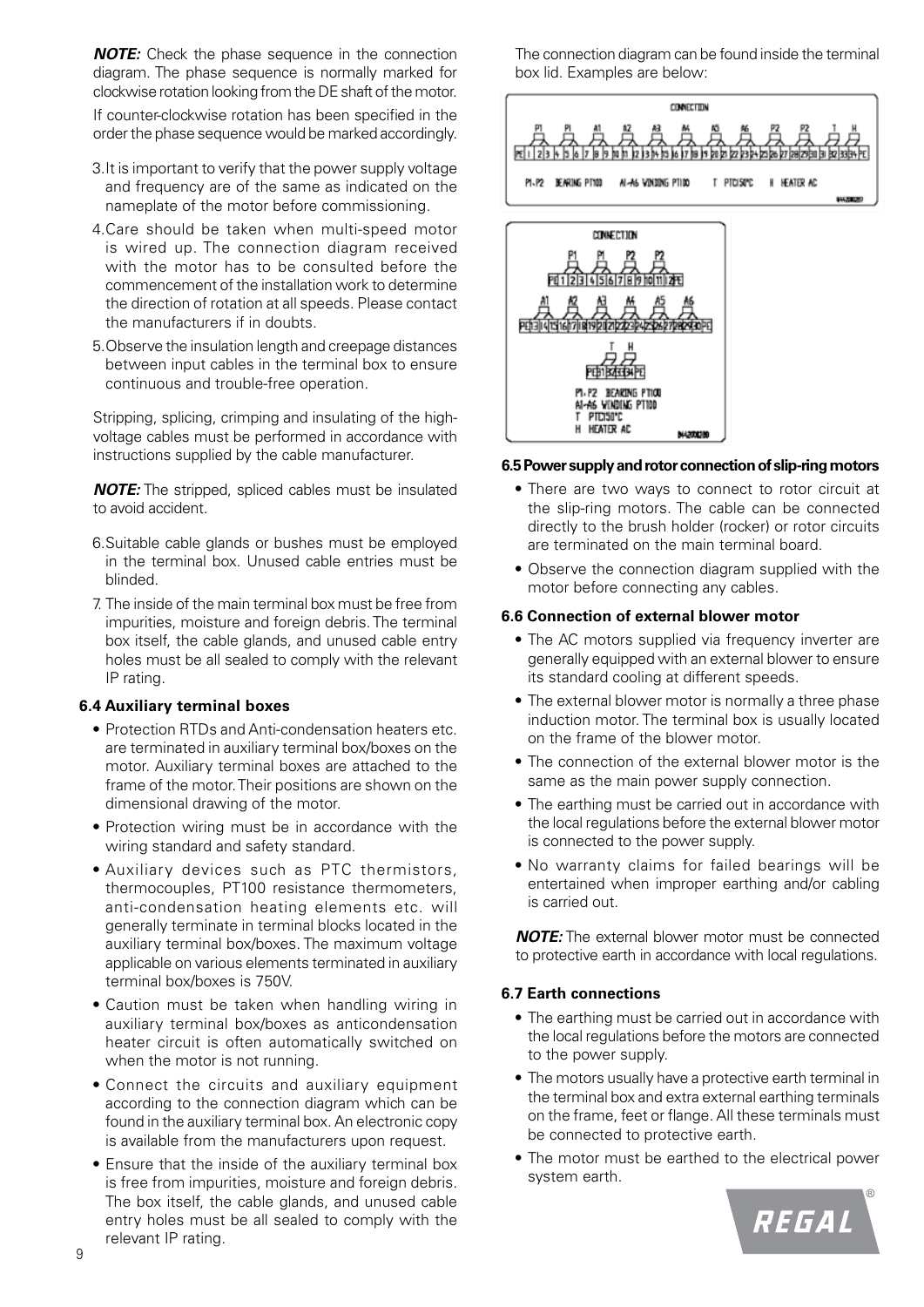#### **6.8 Requirements for motors supplied via frequency inverters**

For VSD applications motor frame external earthing must be used for equalizing the potential between the motor frame and the driven machine. Mounting both the motor and the driven mach ine on the same metallic base helps.

For motors above 280frame the use 1 x70mm flat copper conductor or at least two 50mm2 round copper conductors is recommended. The distance between the round conductors must be at least 150mm.

# **7. COMMISSIONING**

#### **7.1 Check before starting**

Check the wiring against the connection diagram supplied with the motor before commissioning. Note the following points to ensure trouble free operation of the motor:

- Check that the motor is properly anchored to the foundation. Check the foundation for cracks and make sure that the general condition of the foundation is good.
- Check the tightness of the fixing bolts.
- Make sure that wiring (inclusive of wiring of auxiliary equipment) is correct.
- Check the cable sizes in relation to the current and make sure that all cable connections are correctly made.
- Ensure all connections are well insulated with regard to the voltage and temperature.
- Make sure that all cable joints (if any) outside the terminal box are insulated.
- Make sure that frame and terminal box are earthed. Ensure that correct size of fuse, circuit breakers, switches, contactors, magnetic switches, thermorelays etc. have been fitted and are in good condition.
- Make sure that the starting method is correct and in accordance with the manufacturer's recommendations.
- Check the assembly of the main terminal box and cooling system terminal box.
- Check that the lubrication system has been commissioned and is running before the rotor is turned. See paragraph 8.2 for more information.
- Check the connection of oil and cooling water pipes for correctness and leakage when running.
- Check oil and cooling water pressure and flow (when appropriate).
- Check main cable to avoid any stress.
- Ensure that anti-condensation heater is not switched on when the motor is in operation, as it should be automatically applied when the motor is out of operation.

#### **7.2 Insulation resistance test**

Upon commissioning or after a long period of inactivity or during the general maintenance work, the insulation resistance of the motor must be tested. The insulation resistance of both stator and rotor windings (where applicable) must be tested.

The insulation resistance is very high at new motors with dry winding. The resistance can, however, become extremely low if the motor has been subjected to incorrect transportation and storage conditions and humidity or if the motor is operated incorrectly.

The insulation resistance test provides information about the humidity and contamination of the insulation. Based on the test result, correct cleaning and drying actions can be determined.

#### **7.2 Insulation resistance test**

Upon commissioning or after a long period of inactivity or during the general maintenance work, the insulation resistance of the motor must be tested.

The insulation resistance of both stator and rotor windings (where applicable) must be tested. The insulation resistance is very high at new motors with dry winding. The resistance can, however, become extremely low if the motor has been subjected to incorrect transportation and storage conditions and humidity or if the motor is operated incorrectly.

The insulation resistance test provides information about the humidity and contamination of the insulation. Based on the test result, correct cleaning and drying actions can be determined.

#### **Before insulation resistance test**

- 1. If the tested value is considered low the winding must be cleaned and/or dried. If these two measures do not bring the insulation resistance back up, please contact the manuafcturers.
- 2.Motors, suspected to be damp must be dried carefully.
- 3.The insulation resistance value decreases when the winding temperature rises. The resistance is halved for every 10 K temperature rise above the dew point.
- 4.The insulation resistance indicated in the test report is normally considerably higher than the value tested on site. New motors are leaving the factory with dry windings.

#### **Minimum values for insulation resistance**

Generally, the insulation resistance values for dry windings should exceed the minimum values significantly. The minimum insulation resistance values depend on motor type, size, local conditions etc. Additionally, the insulation resistance is affected by the age and usage of the motor.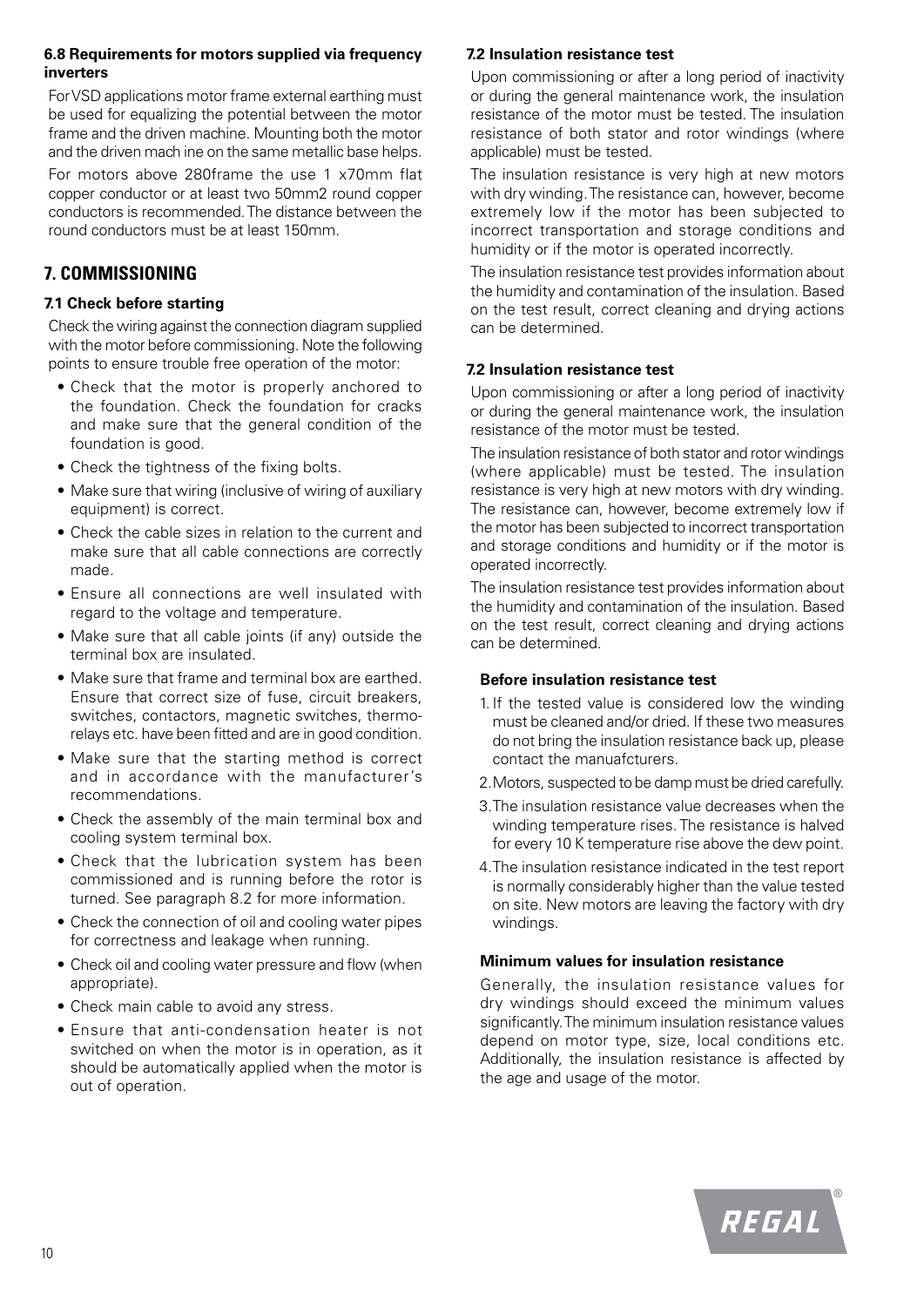#### **Calculation method of minimum values for insulation resistance**

The following formula for the minimum value of the insulation resistance is to be applied on motors after the factory load test has been accomplished:

$$
R = \frac{U1}{1000 + P/100}
$$
 (M $\Omega$ )

Where:

R - insulation resistance (MΩ);

U1 - rated voltage (V)

P - rated power(kW)

#### **The control value of insulation resistance**

| Low-voltage<br>motor                                                                                                         | When the value of insulation<br>resistance is more than $10M\Omega$ , it is<br>considered a standard condition.  |  |
|------------------------------------------------------------------------------------------------------------------------------|------------------------------------------------------------------------------------------------------------------|--|
| <b>High-voltage</b><br>motor:                                                                                                | When the value of insulation<br>resistance is more than $100M\Omega$ , it<br>is considered a standard condition. |  |
| <b>Slip-ring motor</b><br>(LV or HV):                                                                                        | When the value of insulation<br>resistance is more than $10M\Omega$ , it is<br>considered a standard condition.  |  |
| If the values of insulation resistance are lower than<br>these values, the motor should be checked for<br>moisture and dust. |                                                                                                                  |  |

#### **Stator winding insulation resistance testing**

The insulation resistance is tested using an insulation resistance meter (megger). The different meters are used according to the different voltages.

- 1. For rated voltage below 1140V (including 1140V), 500VDC megger should be used.
- 2.For rated voltage above 1140V, 2500VDC megger should be used.

*NOTE:* Do not touch the terminals during or immediately after testing as they carry residual voltages dangerous to human health!

If power supply cables are connected during testing, make sure that the power supply is disconnected and that the motor shaft is stationary before the commencement of the insulation resistance test. Also in this instance you test and record the insulation resistance not only of the motor but also of the incoming cable.

Irrespective what meter is used, the test time must last 1 minute, after which the insulation resistance value gets recorded. Before the insulation resistance test is conducted, the **following precautions must be taken:**

- 1. Verify that all power supply cables are disconnected.
- 2.Verify that the frame of the motor and the stator windings that are not being tested are earthed.
- 3.Verify that all auxiliary device are earthed.
- 4.The insulation resistance test should be carried out inside the terminal box. The test is usually performed on the whole winding as a group, in which case the meter is connected between the frame of the motor and the winding.
- 5.When required, the meter can be connected between the frame of the motor and one of the windings. The frame and the two phases (which are not tested) need to be earthed.
- 6. The winding temperatures should be measured and recorded. If the insulation resistance test is carried out after a long period of time from motor shut down, measure the temperature of the enclosure rather than the temperature of the winding.
- 7. After the insulation resistance winding test is accomplished, connect the winding to the earth for a short period of time to discharge the winding.

#### **Insulation resistance test applied on a slip-ring motor**

Insulation resistance test applied on a motor slip ring motor is similar to the test applied on the squirrel cage motor.

- 1. Verify that all supply cables are disconnected from the main power supply.
- 2.Verify the slip ring rotor connection cables are disconnected from the regulator.
- 3.Verify that the shaft, the frame of the motor and the rotor windings are earthed.
- 4.Verify that the carbon brush connections are in good order.
- 5.If the insulation resistance test is carried out after a long period of time from motor shut down, measure the temperature of the enclosure rather than the temperature of the winding.

Then the insulation resistance of the rotor winding need to be tested. The followings notes should be observed:

- 1.Verify that the frame of the motor and the stator windings are all earthed.
- 2.Verify that the shaft is earthed.
- 3.The rotor winding can be generally connected in a STAR connection. If each phase must be tested separately, the rotor winding phases which are not subject to testing need to be earthed.
- 4.After the insulation resistance winding test is accomplished, connect the winding to the earth for a short period of time to discharge the winding.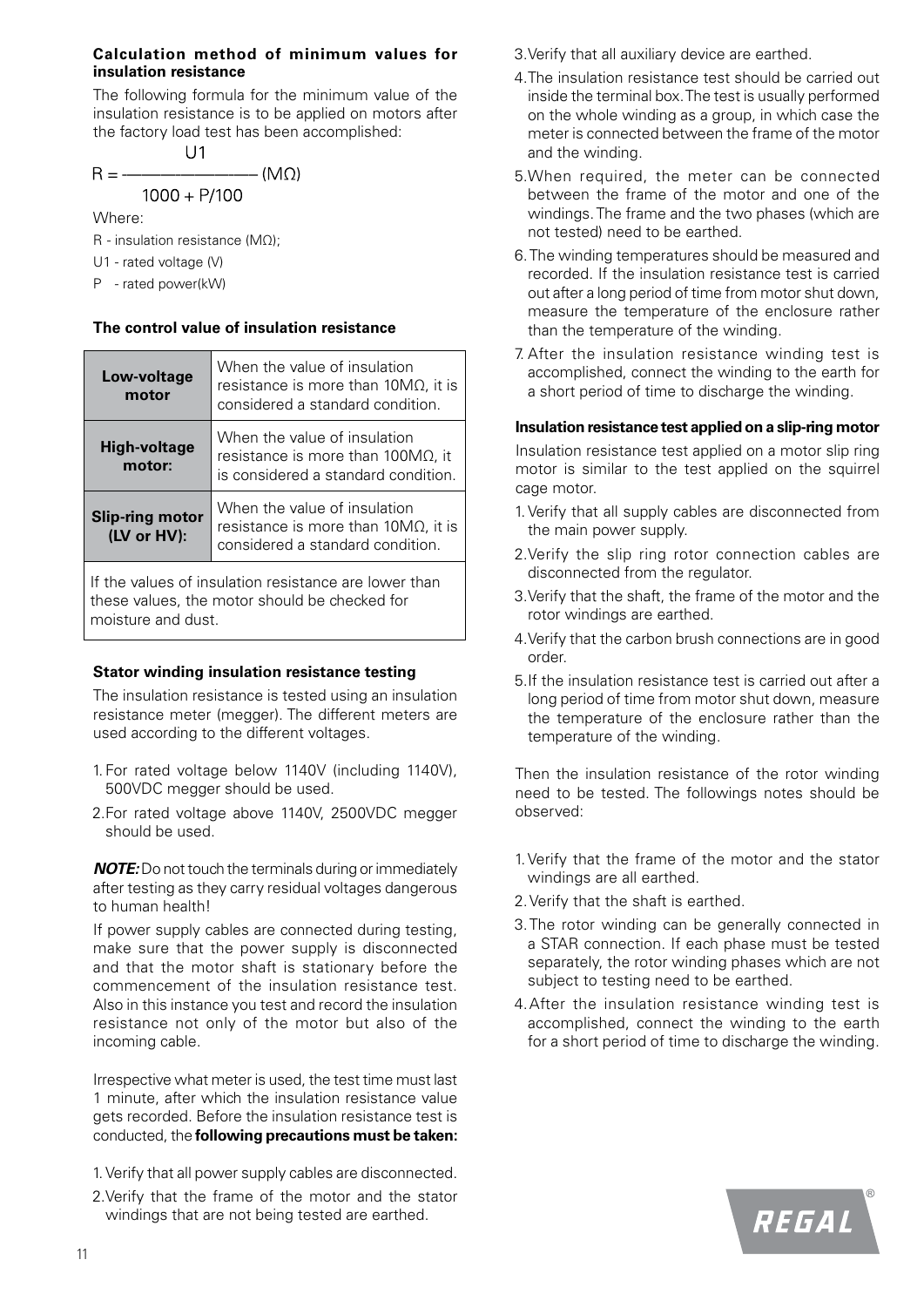Insulation resistance test carried out on auxiliary devices

- 1. The test voltage applied on the anti-condensation heaters should be 500VDC.
- 2.The insulation resistance test on PT100 thermometers is not recommended.
- 3.The insulation resistance test can be carried out on the shaft where insulated bearings are fitted at both ends. Should the insulated bearing be fitted on one side only, the endshield at the opposite side must be removed before the commencement of the test

#### **7.3 Commissioning and Start-up**

#### **First test start**

*NOTE:* The starting current can be 2-8 times higher when direct-on-line starting is applied.

The starting torque is in a direct proportion with the square of voltage when auto-transformer starting.

Use auto-transformer starting at a reduced voltage and use direct-on-line starting for heavy loads only.

The motor load must be kept as low as possible during commissioning.

- The first startup should last only about one (1) second. The objective of the first start is to check the direction of rotation of the motor. The motor should turn in the same direction as is shown with an arrow located on the frame or the fan cover. The motor may be operated in both directions of rotation - no arrow located on the frame or fan cover..
- The direction of rotation of the external blower motor is indicated by an arrow near the blower motor.
- Verify that no rotating parts touch stationary parts during the initial brief startup.
- If the preferred direction of rotation is different from the one indicated on the motor, it must be changed by the manufacturer and stamped on the nameplate.
- To alter the direction of rotation, any two line cables need to be swapped.
- Slip ring motors cannot operate without a starter (regulator).
- If possible, the first start should be made with coupling uncoupled.
- The first startup should be without shaft coupling between the motor and driven machine. There may be certain axial shaft shift noted during the power shutdown.

#### **Running unloaded**

- The motor can be left running unloaded for longer time during commissioning to verify that it functions as expected.
- It is recommended that during the first one or two hours of operation the motor be closely monitored to ensure the vibration or temperature levels be within tolerances and that no abnormal sounds occur. Shut the motor down immediately should any problem occur. Contact the manufacturer if necessary.
- The motor may be direct-on-line started or autotransformer started.

• If the motor rotor fails to start running within one or two seconds from power-up, shut the power supply off immediately. Investigate the cause thoroughly and take corrective action before attempting a restart.

#### **Running unloaded**

- Initially run the motor unloaded prior to coupling the shaft to the driven machine.
- If the motor rotor fails to start running within one or two seconds, shut the power supply off immediately. Investigate the cause thoroughly and take corrective action before attempting a restart.
- If the rate of the temperature rise is excessive or if the motor exhibits excessive vibration or noise, it must be shut down immediately and a thorough investigation carried out before attempting a restart.
- If an abnormal noise or vibration occur shut the power supply off immediately. Check the motor/ driven machine shaft alignment. Increased vibration can also indicate an unbalanced rotor or a stator winding problem.
- Ensure that the voltage and frequency of the power supply are identical to the ratingsdisplayed on the nameplate and that they do not change during motor operation. Make sure that the current is balanced across the 3-phases.
- The number of permissible consecutive starts of DOL supplied motors depends essentially on the load characteristics (torque vs. speed curve and inertia), and on the motor type and design. Too many starts or too heavy starts cause high temperature rise and thermal stresses on the motor winding, effecting the insulation thus reducing the life of the motor or premature insulation failure.
	- 1.Motor can be restarted after the initial failed startup. Two starts are generally permissible when the motor is cold.
	- 2.Allow the motor to cool down for 60 minutes before restarting whilst fully loaded. Allow the motor cool down for 30 minutes before restarting whilst unloaded. Two inching starts can be regarded as one normal start.
	- 3.The load characteristics and inertia of the driven machine is necessary for determination of the frequency of starting. As a guideline, the maximum number of starts whilst fully loaded is 800 starts per year.
- For motors with PT100 resistance thermometers, the temperatures of the bearings, stator windings and cooling air should be monitored and recorded when the motor is ruin operation. After a period of time, the motor's cooling system should be inspected. Verify that the cooling fluid (where applicable) and the cooling air are circulating without any obstruction. Monitor and record the temperatures at the inlet and outlet ofthe cooling system.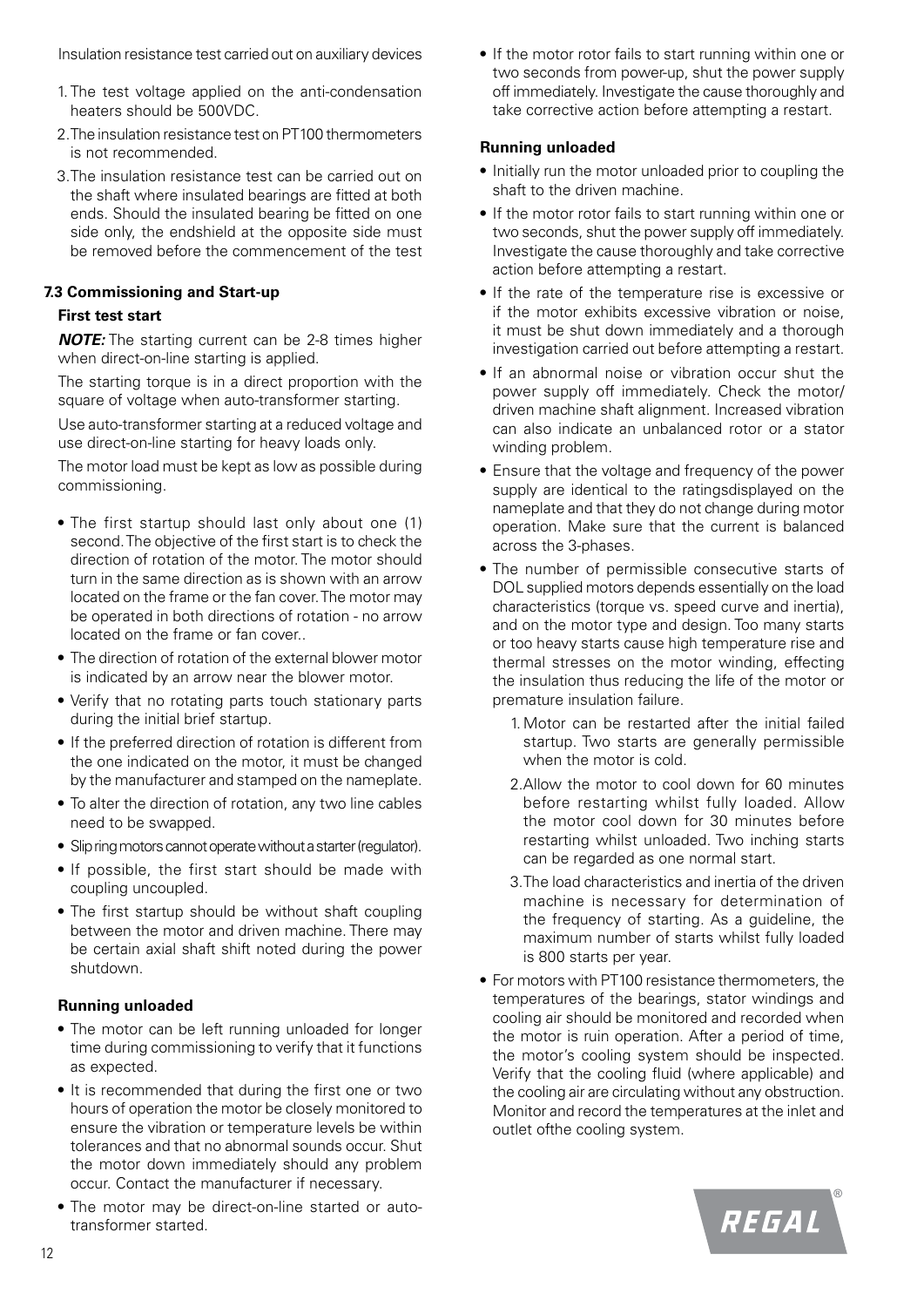The winding and bearing temperatures may not stabilize until after several (4-8) hours, when running at full load.

The stator winding temperature depends on the load of the motor. If the motor cannot run at the full load during commissioning, the partial load and temperature should be obtained and included in the commissioning report.

- If the bearing temperature rise and the motor operation appear to be standard, the operation should continue until the bearing temperatures stabilize.
	- 1. The temperature limit on antifriction bearings is max 95°C.
	- 2.The temperature limit on sleeve bearing is max 90°C.

If the temperature rise in bearings is excessive or if the motor exhibits excessive vibration or noise, it must be shut down immediately and thorough investigation carried out to establish the cause before attempting a restart.

At motors without PT100 resistance thermometers in bearings, the temperature of the endshield should be measured instead of that of bearings. The temperature of endshield is usually 10°C lower than that of the bearing.

- Any cause of excessive temperature rise, noise or vibration should be immediately investigated and corrected. Increased temperature rise can be also indicative of a change in balance due to mechanical failure of the rotor, a stator winding problem or change in motor alignment.
- Starting time is longer when starting machines with large inertia. However, if starting time is longer than usual or if the motors has a sudden problem in starting the load, or if there is excessive noise or vibration during startup, shut the motor down and contact the manufacturers.
- If the capacity of the transformer is not large enough to start several motors at the same time, starting should be made successively from the largest power motor to the smallest one.
- Motor protection should not be disconnected during motor operation and during fault investigation.
- It is important to monitor the motor's operation for the first few days after commissioning to make sure that no changes in vibration or temperature levels occur.
- SPM nipples (where available) should be used for vibration monitoring. The vibration values should be recorded for future reference.

If the motor is not equipped with SPM nipples, check the motor vibration using portable vibration analyzer. The test place should be near the rotor. Avoid locating the probe on a thin material such as fan cover.

After installation, the vibration value of the motor will be a little higher than it was before the motor left the factory.

Use the following values as a reference:

| <b>Foundation</b> | <b>Frame size</b>             | <b>Max Vibration</b><br>velocity (mm/s) |
|-------------------|-------------------------------|-----------------------------------------|
| Rigid             | Up to 355frame                | 3.5                                     |
| Rigid             | Up to 355 for<br>2pole motors | 4.5                                     |
| Rigid             | Above 355frame                | 4.5                                     |
| Rigid             | Above 355 for<br>2pole motors | 5.0                                     |
| Flexible          | Up to 355frame                | 4.0                                     |
| Flexible          | Up to 355 for<br>2pole motors | 5.0                                     |
| Flexible          | Above 355frame                | 5.0                                     |
| Flexible          | Above 355 for<br>2pole motors | 6.0                                     |

If the vibration is not in accordance with the values in the above table, do not use the motor and commence with an investigation. If in doubts contact the manufacturers.

• Check that the brushes at the slip ring motors are not sparking.

Ensure that the slip ring surfaces are smooth. If not, the slip rings must be machined.

- During the early period of operation, the heatexchange system should be checked. Verify that the cooling fluid (where applicable) or the cooling air are circulating without obstructions.
- The motor surfaces may become hot under operating conditions. Touching of the motor should be prevented or avoided.

*NOTE:* If the motor exhibits excessive vibration or noise, it should be shut down immediately and a thorough investigation carried out to establish the cause of the failure before attempting a restart.

Any mechanical failure such as a loose bolt, an unbalanced rotor, a stator winding problem or motor shaft misalignment will cause excessive noise and/or vibration.

#### **Shut down**

- The requirements on the motor shutdown depend on the application, but the main guidelines are the same.
- Reduce the load of the driven equipment, if possible.
- Open the main circuit breaker.
- When the motor is not in operation, anti-condensation heaters should be switched on (where applicable).
- For motors with water-cooling, the cooling water supply must be stopped in order to avoid condensation inside the stator.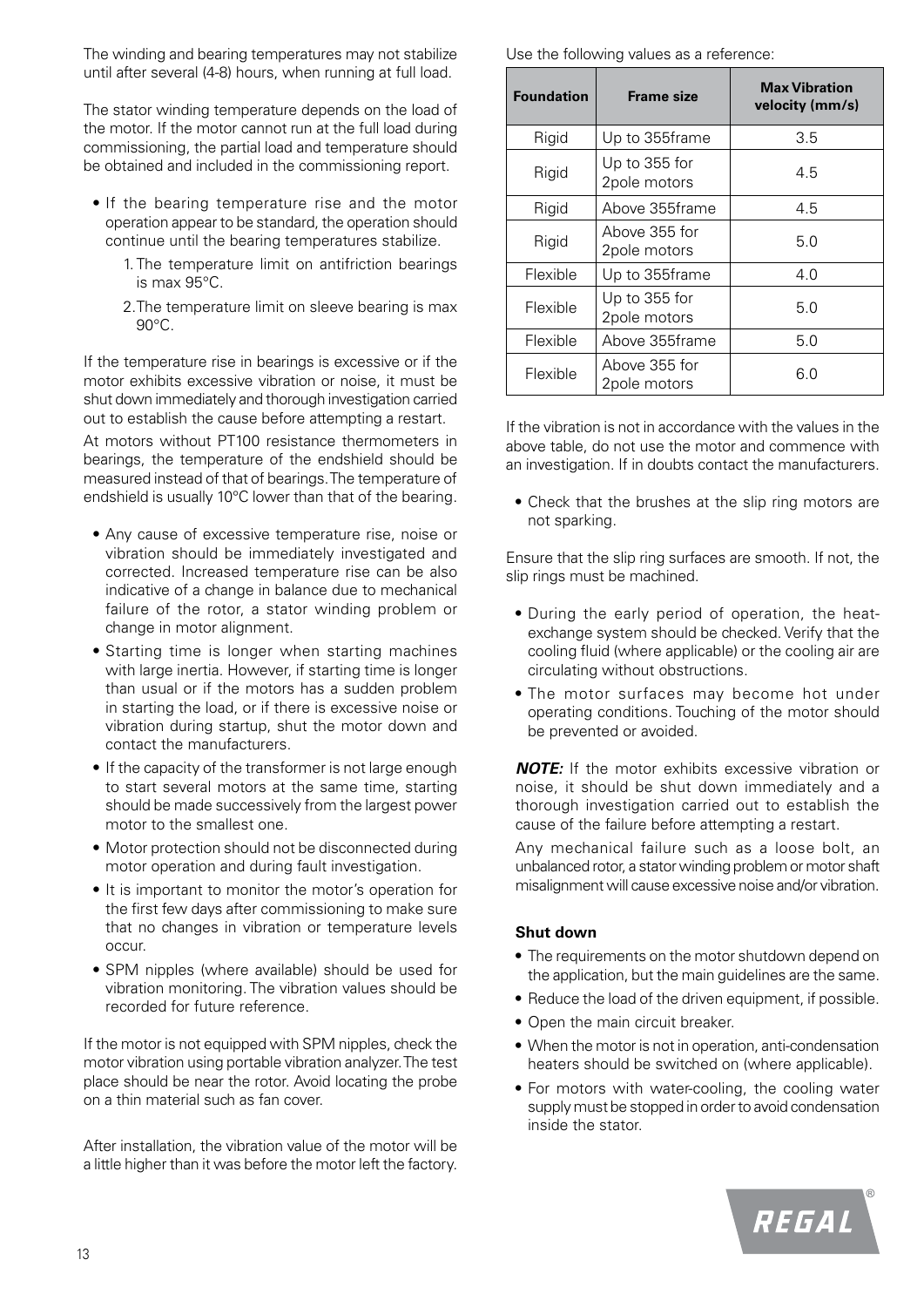## **8. LUBRICATION**

It is essential to use good quality grease of correct specification. This will ensure a long and trouble free lifetime of the bearings.

#### **8.1 Re-greasing for the antifriction bearings**

- Bearings of the ZZ type are lubricated for life and are being installed in smaller motors.
- The re-greasing device can be found at the large motors. It is necessary to re-lubricate at regular intervals.
- In case of a newly installed motor or when a motor has been out of service for more than 2 months. re-lubrication is recommended to be carried out immediately after commissioning. the re-lubrication is to be carried out when the motor is running. Keep injecting new grease until the used grease or excess amount of the new grease is discharged through the lubrication valve in the bottom of the bearing housing.

The temperature of the bearings will initially increase due to excess grease. After a few hours the excess grease will be discharged through the lubrication valve and the temperature of the bearing will return to normal running temperature.

• Change the oil at regular intervals. The time between oil changes depends upon the severity of operating conditions and must be determined by the motor user. Two or three oil changes a year is typical pattern but special conditions, such as high ambient temperature, may require more frequent oil changes. The re-lubrication interval must never be longer than 12 months.

The recommended re-lubrication intervals (based on standard load) are as follow.

| <b>Rated</b><br>power | <b>Speed</b> |                            | The recommended lubrication<br>intervals |                             |
|-----------------------|--------------|----------------------------|------------------------------------------|-----------------------------|
| (rpm)<br>(kW)         |              | <b>Normal</b><br>condition | <b>Severe</b><br>condition               | <b>Extreme</b><br>condition |
| < 18.5                | 1500         | 5 years                    | 3 years                                  | 1 year                      |
| 18.5-90               | 1500         | 1 year                     | 6 months                                 | 3 months                    |
| 90-200                | 1500         | 3 months                   | 3 months                                 | 1 month                     |
| $200 -$<br>1600       | 1500         | 3 months                   | 1 month                                  | 15 days                     |
| < 18.5                | 3000         | 5 years                    | 3 years                                  | 1 year                      |
| 18.5-90               | 3000         | 1 year                     | 6 months                                 | 3 months                    |
| 90-200                | 3000         | 3 months                   | 1 month                                  | 1 month                     |
| $200 -$<br>1600       | 3000         | 3 months                   | 1 month                                  | 15 days                     |

*NOTE:*

| refers to the motors operating at<br>rated power (or below rated power)<br><b>Normal</b><br>in clean environment. Duty cycle is<br>condition<br>not more than 8h per day. |                                                                                                                                                                                   |  |
|---------------------------------------------------------------------------------------------------------------------------------------------------------------------------|-----------------------------------------------------------------------------------------------------------------------------------------------------------------------------------|--|
| <b>Severe</b><br>condition                                                                                                                                                | refers to the motor operating at<br>rated power or (or below rated<br>power) in dust laden environment<br>with the light load shocks and<br>vibration. Duty cycle is 24h per day. |  |
| <b>Extreme</b><br>condition                                                                                                                                               | refers to the motor operating in<br>polluted environment with heavy<br>load shocks and vibration.                                                                                 |  |

#### **Re-greasing method**

- Before re-greasing, the inlet re-greasing nipple should be thoroughly cleaned to prevent any accumulated impurities from being carried into the bearing with the new grease. The outlet of grease discharge should be opened to allow purging of the used grease. A suitable grease gun should be used to pump grease through grease nipple into the bearing.
- After re-greasing, operate the motor for 10-20 minutes to allow any excess grease to discharge. Plug the grease nipple and the discharge (if plug is provided).

#### **Types of grease**

Grease with of correct specification is available from all major lubricant manufacturers. If the grease is to be changed and a product of different manufacturer used and the compatibility cannot be verified please consult the motor manufacturer.

Chevron SRI-2 grease is standard for majority of Marathon motors (except of some special motor types for which special grease would have been confirmed). Please use identical grease or its equivalents for relubrication.

Examples of the Lubrication Plate (oil) and Re-greasing Plate (grease) (which can be found on motor's frame) are shown below:

| LUBRICATION                                                                                                                          |  |  |  |
|--------------------------------------------------------------------------------------------------------------------------------------|--|--|--|
| BEARING SIZE: DEEMZLB 11-110 CUNINSULATED><br>NDEEMZLQ 11-110 <insulated><br/>BEARING LUBRICATION: FURCE OIL LUBRICATION</insulated> |  |  |  |
| OIL VISCOSITY: ISD VG32                                                                                                              |  |  |  |
| 2.5L/MIN FOR EACH BEARING<br>OIL QUANTITY:                                                                                           |  |  |  |
| 0.10~0.13Mpa<br>OIL PRESSURE:                                                                                                        |  |  |  |
| OIL INLET TEMPERATURE: 48°C. MAX                                                                                                     |  |  |  |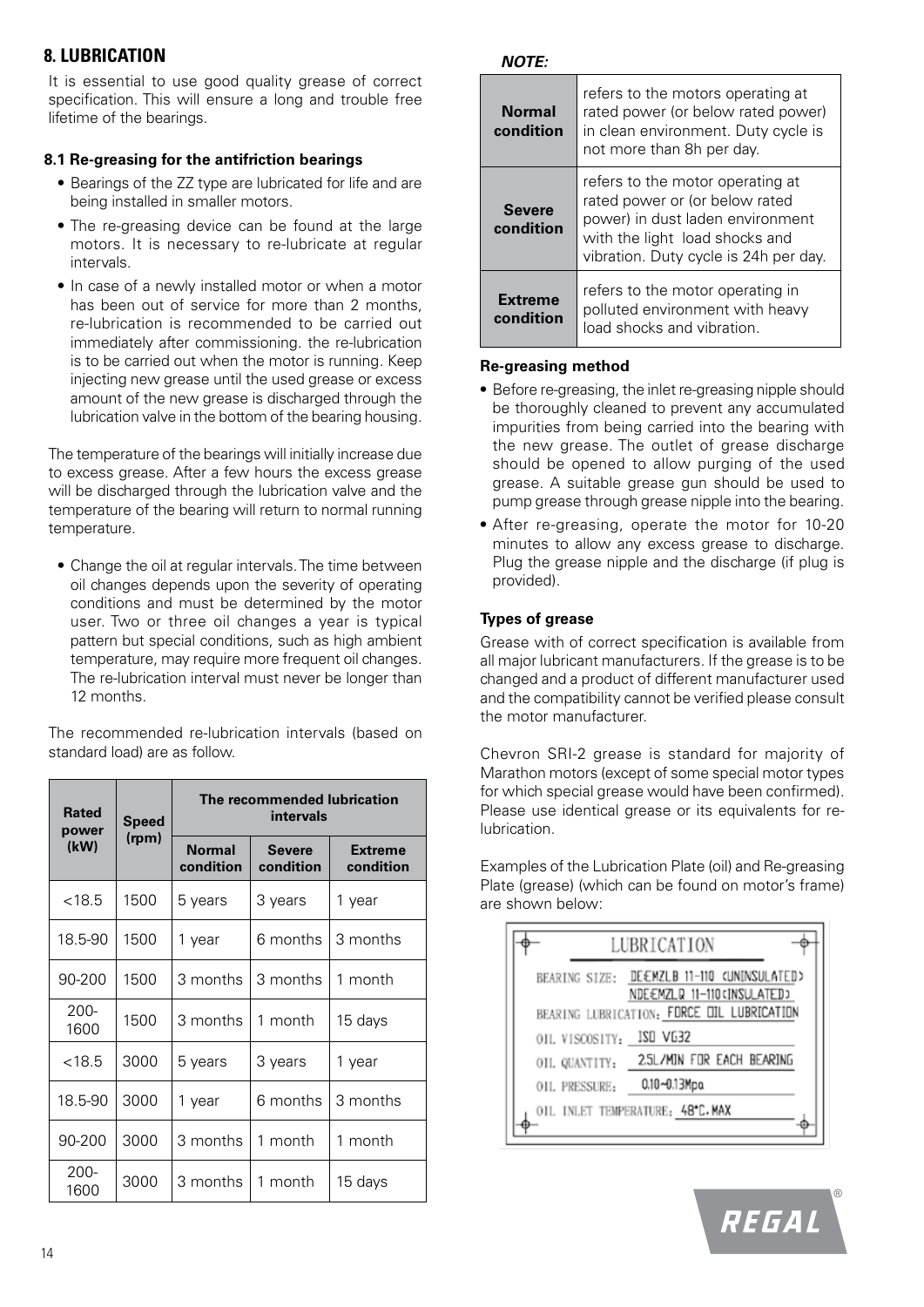| REGREASING                    |                    |
|-------------------------------|--------------------|
| Y2-HV450-4~8<br>TYPE          |                    |
| BRGS.P.E.: 6328 C3            | VOLUME             |
| D.P.E.: 6328 C3 VL0241 VOLUME |                    |
| GREASE TYPE:                  | Chevron SRI NLGI 2 |
| INTERVAL<br>4000              | HTURS              |

*NOTE:* Re-lubrication is to be performed by authorized and trained personnel whilst the motor is in operation. The rotating parts and live parts must be protected.

Please refer to the oil/grease type, re-lubrication intervals and the amount of the lubricant, which cab be found on the lubrication/re-greasing nameplate attached to the motor frame.

#### **8.2 Sleeve bearings re-lubrication**

- Motors with the sleeve bearings leave factory without lubrication oil. They need to be oil filled before commissioning.
- Oil lubrication system should be installed as close to the motor as possible. The oil lubrication system must be switched on before starting the motor.
- Check the oil gauge in the top of the bearing to ensure oil circulation. Stop the motor immediately should the oil circulation be impaired in any way.
- Verify that no rotating parts rub against stationary parts.
- Use the oil gauge to verify the correct oil level inside bearing. The correct oil level is achieved when the oil level is in the middle of the oil gauge.
- At flood-lubricated motors the oil supply pressure is adjusted with the pressure valve and orifice. The normal oil supply pressure is 120 kPa  $\pm$  20 kPa. This provides the correct oil flow to the bearing. Using higher oil pressure gives no additional benefit and can cause oil leakage.
- Monitor the oil temperature and the oil level in the bearings continuously. This is particularly important for self-lubricating bearings. If the oil temperature suddenly rises, the motor should be stopped immediately and the reason for the temperature rise investigated and the fault rectified before the motor is re-started. If no logical reason for high oil temperature can be established the bearing should be opened and its condition verified. If still in warranty contact the manufacturer before taking any action.
- Perform the oil check a few days after the commissioning, before the first oil change and subsequently as may be required.
- The oil tanks of the self (not flood) lubricated bearings should be drained and refilled approximately every

six (6) months. More frequent oil changes may be required at motors running at high speed (3000rpm) or if severe oil discoloration or contamination occurs.

## **9. INSPECTION AND MAINTENANCE**

Rotating electrical machines often form an important part of a large installation and if it is monitored and correctly maintained it will deliver reliable and trouble free operation during the expected lifetime.

#### **9.1 The purpose of inspection and maintenance**

- To ensure that the motor will function reliably without any unforeseen failures.
- Plan service actions and maintenance in order to minimize down time.
- The purpose of the maintenance is to perform a quick assessment of the motor's condition and to avoid problems and conditions which generate failures and unscheduled maintenance breaks.

#### **9.2 Notice of inspection and maintenance**

- Whilst working on any electrical equipment, general electrical safety precautions are to be observed as well as the local regulations to prevent injury.
- Personnel performing maintenance on electrical equipment and installations must be qualified and trained in specific maintenance procedures pertaining the rotating electrical machines.
- Hazardous area motors are specially designed to comply with regulations applicable for explosionproof motors.
- These instructions and recommendations should be carefully observed and used for planning the motor maintenance.
- The access to spare parts forms an essential part of the preventative maintenance. It is recommended that critical spare parts are kept in stock with the motor.

#### **9.3 The inspection and maintenance levels**

- Routine inspection : The purpose of routine inspection is to ensure the standard operation of the motor.
- Regular inspection: The purpose of the regular inspection is to prevent motor failure.
- Maintenance intervals: Every motor must be maintained after a period of operation. The maintenance work should be carried out based on the circumstances the motor is operating. As a general guideline it is recommended to perform periodical maintenance at least once a year. Motors operating in extreme conditions should have the maintenance interval shortened.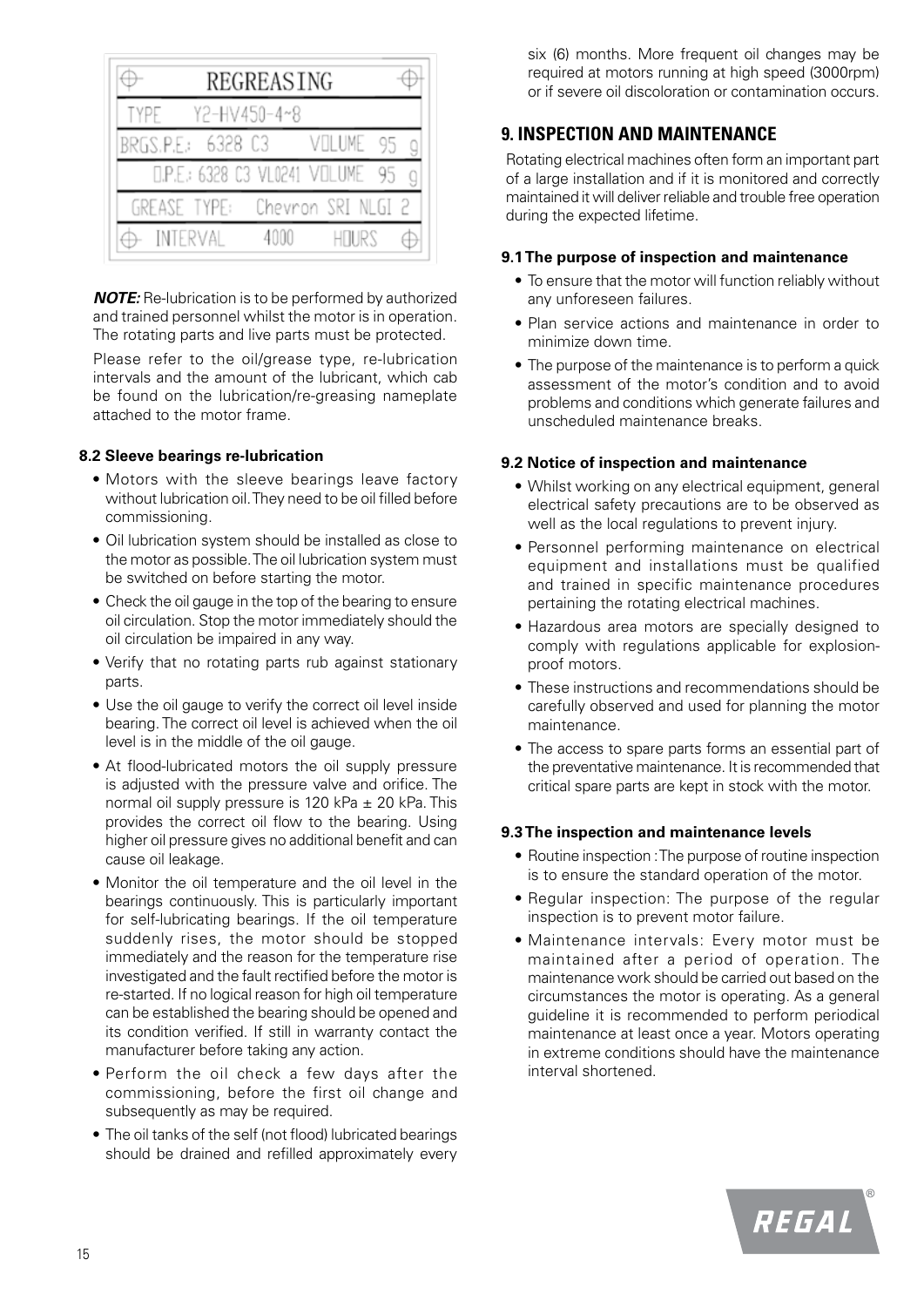The frequency of inspections should be determined by the following factors:

- The ambient temperature and operating conditions.
- The frequency of starting and stopping.
- The presence of parts which have reduced wear life.
- The supply voltage and frequency variation.
- Increased vibration conveyed from the driven machine.
- The importance of motor use within the factory operation.

#### **9.4 Routine checks can be carried out during the motor operation**

*NOTE:*Any changes in vibration severity or temperature levels or when noise is increased, the motor should be shut down immediately and investigation commenced. It is important to monitor bearing temperature during the motor operation.

- All motor surfaces should be kept clean. The motor exterior should be kept clean and be periodically inspected for corrosion and oil or water leaks.
- Check that the pipe connections are tight and that there is no leakage of the system. Verify that the cooling fluid (where applicable) and the cooling air are circulating without any obstruction. Check the condition of the fan cover and ensure that good air circulation inside the motor is maintained.
- Monitor the vibration severity of the driven machine as increased vibrations would effect the motor in negative way. If any changes in vibration or temperature levels occur or when increase noise is noted, shut down the motor immediately and carry out an investigation.
- If the windage pointer of sleeve bearing is coming out of the scale, friction between shaft and bearing is occurring. Shut down the motor immediately and carry out an investigation.
- If any of the following conditions occur, shut down the motor immediately and carry out an investigation.
	- 1. Heavy vibration,
	- 2.The driven machine is damaged
	- 3.Bearings show signs of wear or overheat
	- 4.Shaft misalignment or axial vibration
	- 5.Speed slows down suddenly
	- 6.Friction between stator and rotor apparent (motor enclosure overheating)
	- 7. Generation of air fumes
	- 8.Personnel accident or injury

## **9.5 Regular checks**

- Deteriorating performance can be prevented or chances reduced when the motor is subject to appropriate maintenance and regular inspections.
	- 1. The tightness of all fasteners should be verified regularly.
	- 2. All connections and mounting bolts should be check regularly.

3. Check the brushes for excessive wear and that they can move freely in the brush holders. Change worn brushes before the wear limit is reached. Verify that the brushes are not sparking.

The wear limit should be not less than the 0.35 \*brush height (rm≥0.35r). See figure below



- 4.Check earthing connections.
- 5.Check the condition of shaft seals and replace them when necessary. Contact the manufacturers if in doubts.
- 6.Check the alignment of shaft coupling.
- 7. Check the motor enclosure. No water, grease, oil, or dust must be penetrating the motor enclosure.
- 8.Check the bearing conditions and replace bearings when necessary.
- 9.Check the surface coating condition and repaint when necessary.

#### **9.6 Maintenance**

The regular maintenance is important for preventing of the motor failure and for extending the motor's service life. Motors should be maintained once a month and thorough overall maintenance should be performed once a year.

- The monthly maintenance should include:
	- 1.Cleaning of the motor.
	- 2.Testing the insulation resistance of motor winding.
	- 3.Tightening the connection and mounting bolts as well as earthing bolts.
	- 4.Cleaning the motor starter (slip-ring motors) and insulation terminal.
	- 5.Removing carbon dust from the slip rings and brushes.
	- 6.Checking the condition of fan covers and ensuring good air circulation inside the motor.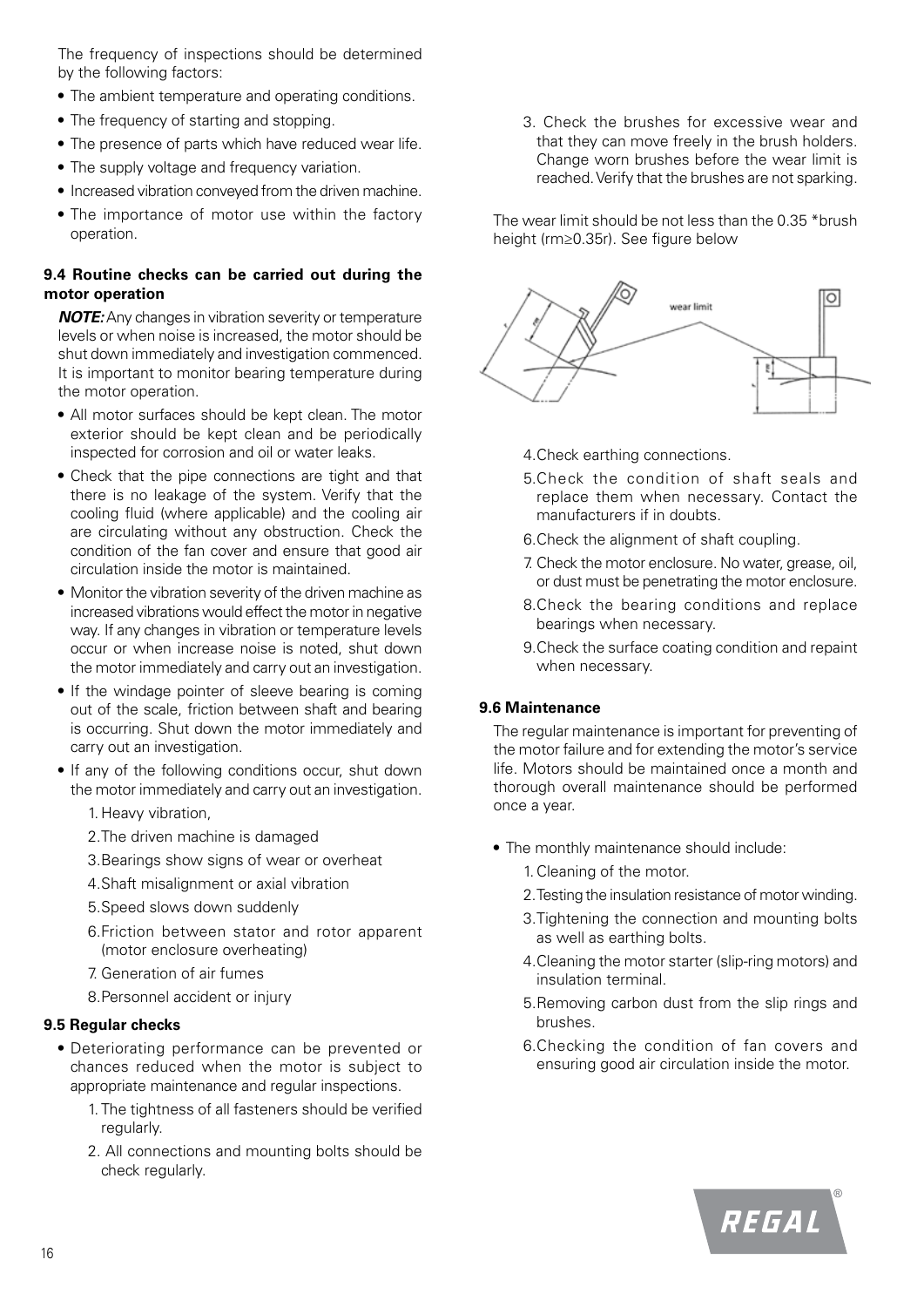- The annual maintenance should include:
	- 1.All the above items of the monthly maintenance.
	- 2.Cleaning the interior of the motor.
	- 3.Checking the condition of bearing (and replacing them if necessary). It is recommended to replace the bearings annually at continuously running motors (operating hours 8 000h/year).
	- 4.If it is not necessary to replace bearings, they need to be cleaned and grease replaced.
	- 5.Clean and replace other worn parts of the motor.

#### **9.7 Maintenance method**

#### **Clean the exterior of the motor**

- 1. Totally enclosed air-to-air cooled and totally enclosed fan cooled (TEFC) motors (IP 44 and above) require special cleaning considerations. The external fan must be cleaned thoroughly since any build-up of dirt would lead to unbalance and vibration. All of the tubes of the air-toair heat exchanger must be cleaned using a suitable tube brush with synthetic bristles (not a wirebrush of any type).
- 2.If the motor is equipped with fan-covers, they should be cleaned and re-conditioned when necessary.
- 3.Open drip-proof motors(ODP motors of IP23 and below) must have all screens and louvers over the inlet air openings cleaned. No build-up of dirt or lint should be allowed that could restrict free air circulation.

*NOTE:* Screens and louvers should never be cleaned whilst the motor is in operation because the dirt or lint would be sucked directly into the motor enclosure..

#### **Clean the interior of the motor**

After a motor is in operation for long time, the accumulation of dust, carbon powder and grease in the inside is unavoidable and may cause damage of the motor. Regular inspecting and cleaning is required to enable trouble-free operation. The following points are to be observed during cleaning:

- Vacuum cleaning can be used, both before and after other cleaning methods have been employed to remove loose dirt and debris. Vacuum cleaning is a very effective way of removal of loose surface contamination from the winding. Vacuum cleaning tubes should be nonmetallic to avoid any damage to the winding.
- When compressed air or a blower is used for cleaning, it must be ensured that the compressed air is moisture free. The air pressure should be maintained at 4bar (4 kg/cm2), as high pressure can cause damage to the winding.
- Surface contamination of the winding can be removed by wiping whilst soft, lint-free wiping material is used.
- If the motor is contaminated with oil, the wiping material can be moistened (not dripping wet) in a petroleum based solvent.
- In hazardous locations, a solvent such as inhibited methyl chloroform may be used but it must be used sparingly and removed immediately. This solvent is non-flammable under normal conditions but it is toxic. Its use is to be a subject to a risk assessment and health and safety precautions should be followed.
- The cleaning of the motor use is to be a subject to a risk assessment. Health and safety precautions must be followed while cleaning the motor. When using a solvent such as inhibited methyl chloroform to clean the motor, face mask must be worn and good air circulation around the motor maintained.
- For radial ventilated motors, the ventilation route should not be allowed to accumulate any build-up of dirt or lint, etc. that could restrict free air circulation and lead to high temperature rise.

#### **The cleanliness of the antifriction bearings**

The antifriction bearings will have to be cleaned periodically after operating for a period of time.

- The bearings need to be cleaned, dried-up and regreased with suitable high quality antifriction bearing grease before assembly.
- No dirt or foreign debris is allowed to enter inside the bearings at any time during the maintenance.
- The antifriction bearing should be heated before re-assembly. The temperature must be controlled at 90°C.
- The disassembly and mounting of the antifriction bearings must not damage the bearings. Use pullers to remove the bearings. Heat the bearing before refitting. Do not use hammer on the bearings to prevent bearing damage.

#### **The cleanliness of the sleeve bearing**

- The verification of oil cleanliness
	- 1.Check the oil visually and assess its color.
	- 2. Check the oil visually and look for deposits.
	- 3. The original oil viscosity must be maintained within the tolerance of  $+15\%$ .
	- 4.Smell the oil. Strong acid or burnt smell is not acceptable.
- The method of cleaning the sleeve bearing. When a condition mentioned at (1) is identified, the oil must be changed and the bearing cleaned. The carbon oil must be used to clean the bearing.
- Precaution to be observed during cleaning. Handle the bearings with care. Any impact will damage the bearing surface.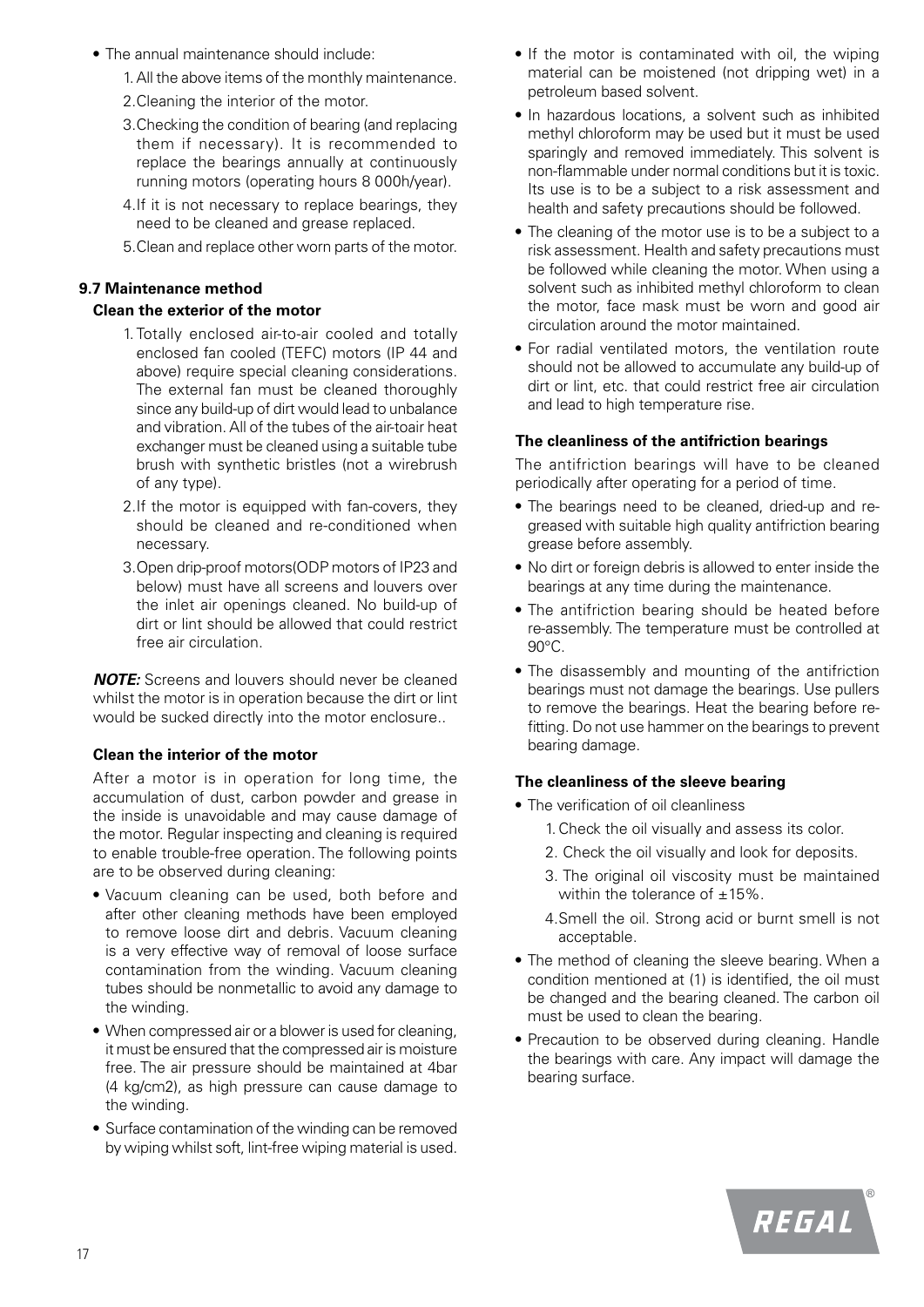## **10. MOTOR TROUBLESHOOTING CHART**

The motor must be serviced and troubleshooting handled by qualified and trained personnel equipped with necessary tools and repair equipment.

| <b>No</b>      | <b>Symptoms</b>                   | Cause                                                                         | <b>Recommended action</b>                                                                                  |  |
|----------------|-----------------------------------|-------------------------------------------------------------------------------|------------------------------------------------------------------------------------------------------------|--|
| 1              | Motor fails to<br>start           | Power-off                                                                     | Check wiring.<br>Switch the breaker on.<br>Change fuse.<br>Check power supply cables.                      |  |
|                |                                   | Stator winding failure                                                        | Check winding for short circuit or open circuit.                                                           |  |
|                |                                   | Motor overloaded                                                              | Reduce load.                                                                                               |  |
|                |                                   | Incorrect wiring                                                              | Check the wiring                                                                                           |  |
| $\overline{2}$ | Motor does not<br>come up to full | Voltage too low at motor<br>terminals because of line drop.                   | Check connections. Check cabling for correct size.                                                         |  |
|                | rotating speed                    | Poor contact of control<br>switches or short circuit of<br>starting switches. | Check and repair control switches.                                                                         |  |
|                |                                   | Phase failure.                                                                | Check power supply and connections.                                                                        |  |
|                |                                   | Poor contact of power supply.                                                 | Check power supply connection.                                                                             |  |
|                |                                   | Windings earthed or short<br>circuit detected.                                | Factory repair.                                                                                            |  |
| 3              | Fail to run<br>under load after   | Insufficient capacity of switches<br>and fuse/circuit breaker.                | Replace switches and fuse/circuit breaker if the<br>wiring cable size permits.                             |  |
|                | start, due to<br>tripped switch/  | Under-voltage.                                                                | Check the power supply.                                                                                    |  |
|                | circuit breaker                   | Overload.                                                                     | Reduce the load.                                                                                           |  |
| 4              | Live enclosure                    | Incorrect wiring of power<br>supply and earthing.                             | Correct the wiring.                                                                                        |  |
|                |                                   | Insulation moist or aged.                                                     | Dry or replace the winding.                                                                                |  |
|                |                                   | Short connection between the<br>power lead and enclosure.                     | Check power lead and enclosure and insulate them.                                                          |  |
| 5              | Motor                             | Overload.                                                                     | Reduce the load or replace motor.                                                                          |  |
|                | overheating                       | Ambient temperature exceeds 40°C.                                             | Replace with higher insulation class, or lower<br>ambient temperature.                                     |  |
|                |                                   | Under-voltage.                                                                | Check power line, transformer capacity<br>and supply voltage.                                              |  |
|                |                                   | Over-voltage.                                                                 | Check power supply.                                                                                        |  |
|                |                                   | Fuse /Circuit breaker tripped<br>(Single-phase operation).                    | Fuse / Circuit breaker tripped<br>(Single-phase operation).<br>Install the specified fuse/ circuit breaker |  |
|                |                                   | Ventilation duct clogged.                                                     | Remove the debris from the duct.                                                                           |  |
|                |                                   | Friction between rotor and stator.                                            | Factory repair or replace motor.                                                                           |  |
|                |                                   | Unbalanced three-phase voltage.                                               | Check circuits or consult power supply company.                                                            |  |

 $\bigcirc$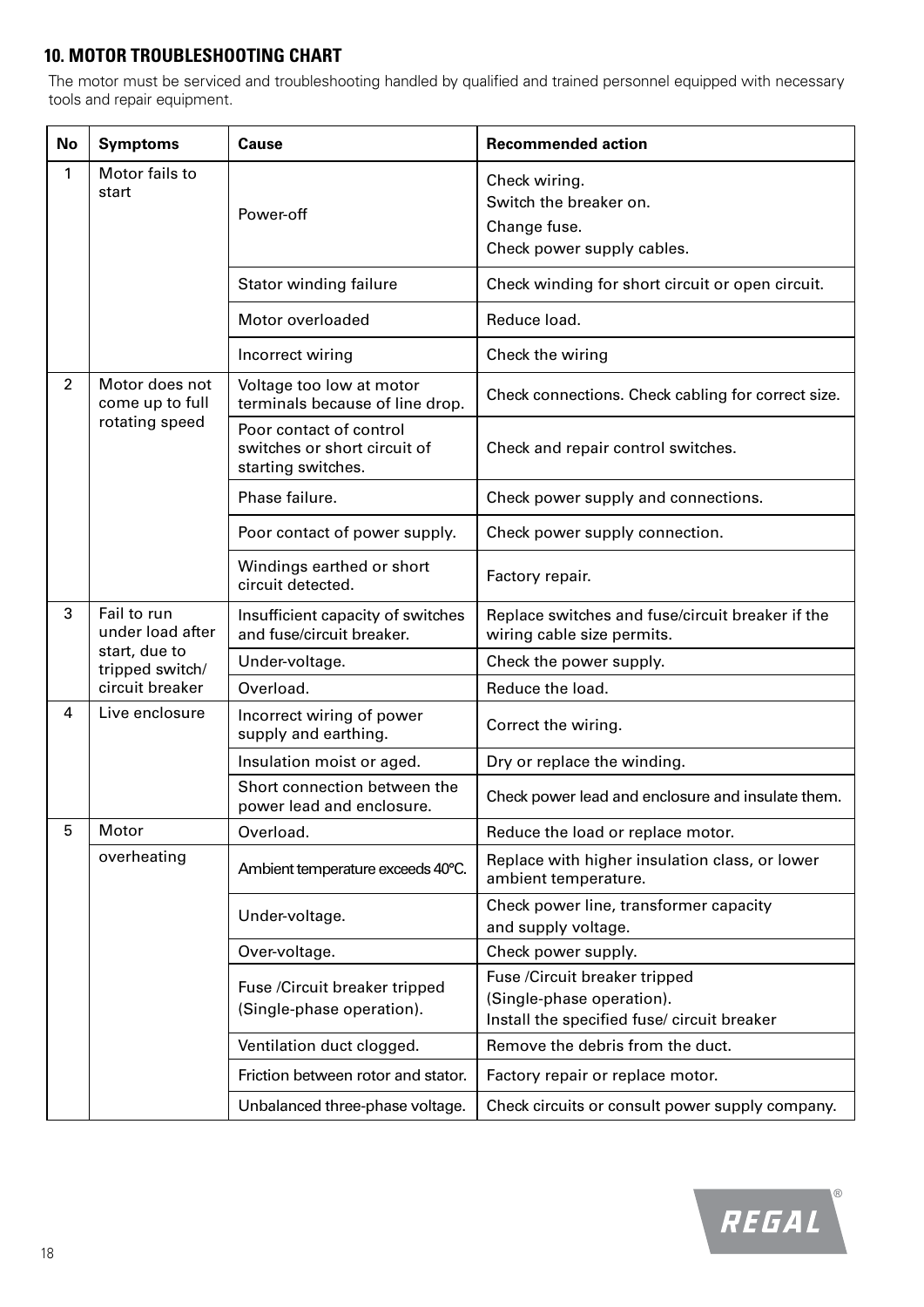| 6               | Speed falls<br>sharply    | Sudden overload.                                             | Check load and mechanical connection.                                           |
|-----------------|---------------------------|--------------------------------------------------------------|---------------------------------------------------------------------------------|
|                 |                           | Single-phase operation.                                      | Check switch, fuse and circuit breaker.                                         |
|                 |                           | Voltage drop.                                                | Check control circuit and power supply.                                         |
| $\overline{7}$  | Electromagnetic<br>noise. | Noted from time of<br>commissioning                          | May be standard performance.                                                    |
|                 |                           | Sudden sharp noise.                                          | Check winding for short circuit.                                                |
|                 |                           | Friction between rotor & stator.                             | Should be repaired at manufacturers.                                            |
| 8               | Mechanical<br>noise       | Ventilation noise.                                           | Noise caused by air flowing through<br>ventilation ducts, maybe standard noise. |
|                 |                           | Loose belt sheave or loose<br>coupling.                      | Adjust key and the position belt or couplings<br>and lock the screw.            |
|                 |                           | Loose screw on fan-cover.                                    | Adjust key and the position belt or<br>couplings and lock the screw.            |
|                 |                           | Friction between fan and<br>endshield or fan-cover.          | Adjust the distances between fan and<br>end-shield or fan-cover.                |
|                 |                           | Rubbing as a result of ingress of<br>foreign particles.      | Clean motor interior and ventilation ducts.                                     |
|                 |                           | Caused by driven machine                                     | Check & repair the driven machine                                               |
| 9               | <b>Bearing noise</b>      | Even sound.                                                  | May be standard noise.                                                          |
|                 |                           | Lightly collided sound.                                      | Re-greasing needed.                                                             |
|                 |                           | Loud bearing sound.                                          | Cleaning bearing and grease change.                                             |
|                 |                           | Broken ball or rough races.                                  | Replace the damaged bearing.                                                    |
| 10 <sup>1</sup> | Vibration too<br>high     | Incorrect installation.                                      | Tighten the mounting screws.                                                    |
|                 |                           | Motor mounting bed is not<br>strong enough.                  | Reinforce mounting bed.                                                         |
|                 |                           | Asymmetrical centers between<br>belt sheaves.                | Align central points.                                                           |
|                 |                           | Central points of couplings do<br>not lie on the same level. | Adjust the central points of couplings to<br>the same level.                    |
|                 |                           | Unbalanced rotor.                                            | Balance rotor again.                                                            |
|                 |                           | Unbalanced fan or broken fan<br>blade.                       | Replace fan or balance fan again.                                               |

 $\bigcirc$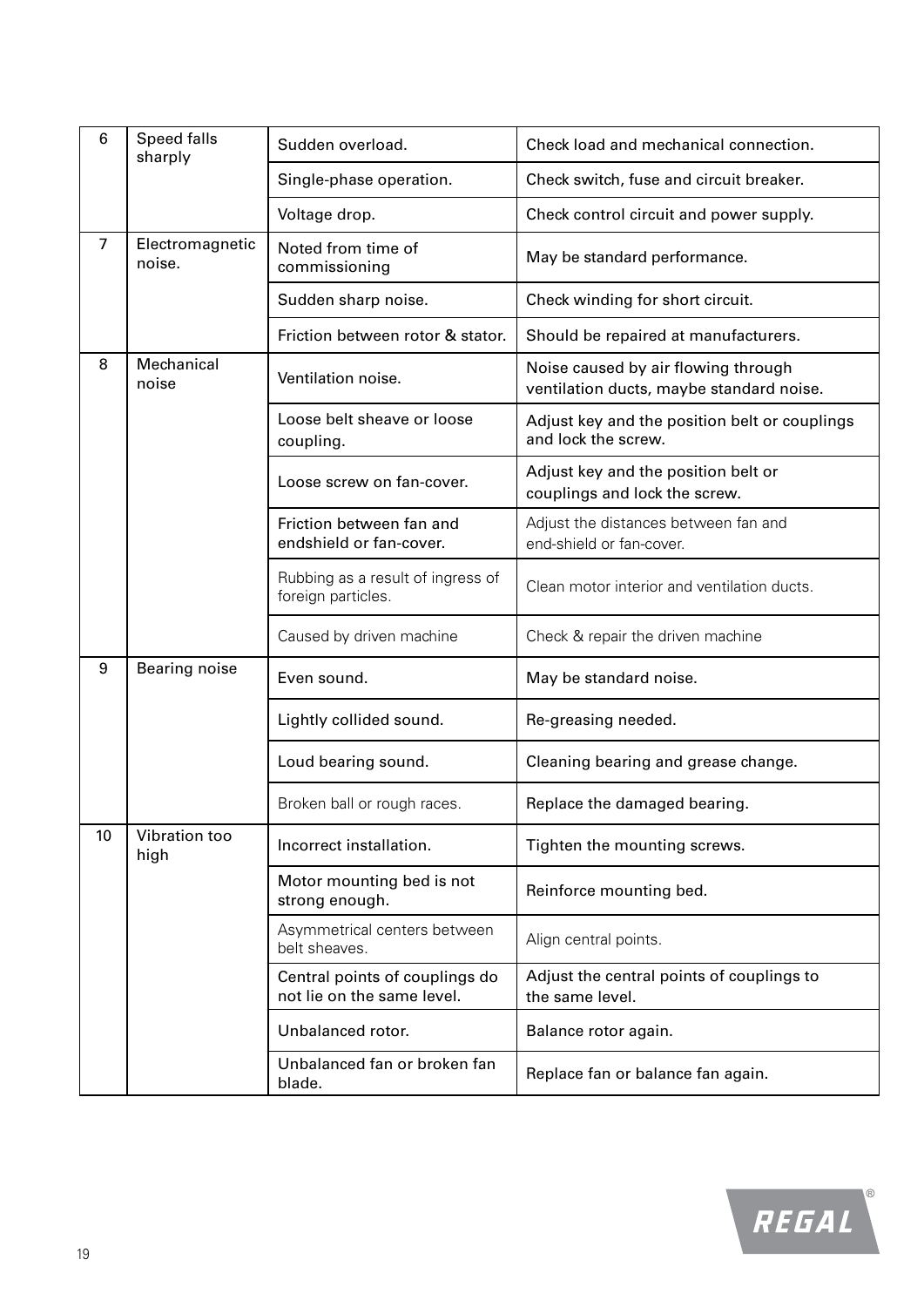| 10 | Vibration too<br>high         | Short circuit in windings<br>(stator or rotor).           | Factory repair.                         |
|----|-------------------------------|-----------------------------------------------------------|-----------------------------------------|
|    |                               | Mounting bed vibrat Tion caused<br>by nearby machines.    | Eliminate the vibration source nearby.  |
| 11 | <b>Bearing</b><br>overheating | Damaged bearing.                                          | Replace the damaged bearing.            |
|    |                               | Poor lubrication.                                         | Change grease.                          |
|    |                               | Misalignment between motor<br>and driven machine shafts.  | Adjust belt tension or align coupling.  |
|    |                               | Friction between bearing and<br>bearing housing or shaft. | Replace the damaged shaft or endshield. |
|    |                               | Incorrect assembly.                                       | Re-assembly motor.                      |

### **11. MOTOR TROUBLESHOOTING CHART**

The discarded motor at the end of its useful life must be recycled in accordance with the local regulations.

The material content used for manufacturing of the motors is as follows: Cast iron, steel, copper, aluminum, insulation materials.

Metals account for a large part of the product. They are all subject to material recycling. The nonmetal materials should be either incinerated or disposed of in landfills. Attention should be paid to such processes so they do not have adversely affect on the environment.